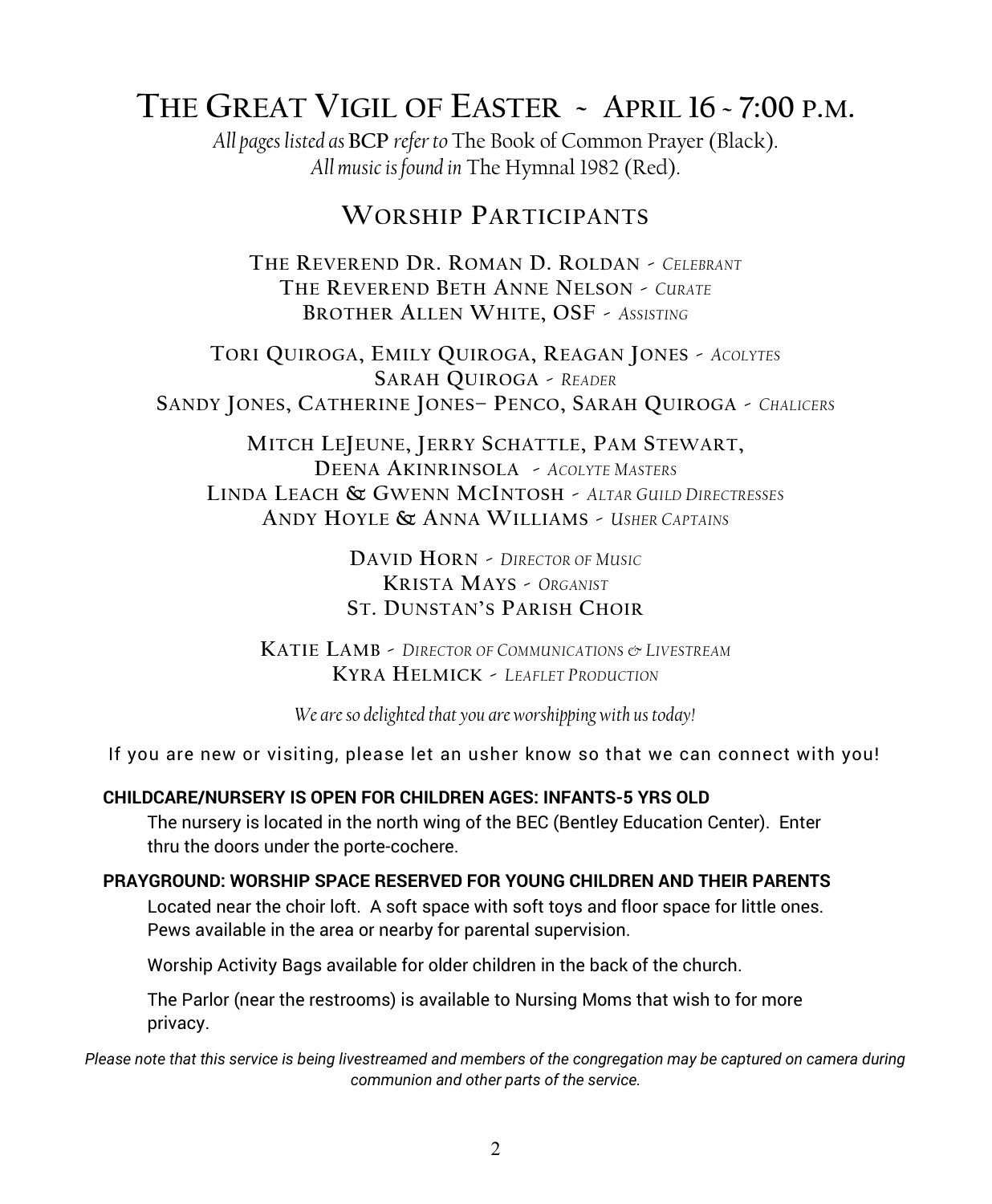## **THE LIGHTING OF THE PASCHAL CANDLE**

*In darkness, fire is kindled by the Celebrant and altar party in the back of the church with the following words.*

## **THE NEW FIRE IS KINDLED AND BLESSED**

*After which the Celebrant addresses the people*

Dear friends in Christ: On this most holy night, in which our Lord Jesus passed over from death to life, the Church invites her members, dispersed throughout the world, to gather in vigil and prayer. For this is the Passover of the Lord, in which, by hearing his Word and celebrating his Sacraments, we share in his victory over death.

#### *The Celebrant says the following prayer*

Let us pray.

O God, through your Son you have bestowed upon your people the brightness of your light: Sanctify this new fire, and grant that in this Paschal feast we may so burn with heavenly desires, that with pure minds we may attain to the festival of everlasting light; through Jesus Christ our Lord. **AMEN.**

## **THE BLESSING OF THE PASCHAL CANDLE**

*The Celebrant makes the sign of the Cross on the Paschal Candle and then outlines the letters of the Greek alphabet—alpha and omega—and says the following words*

> Christ yesterday and today the Beginning and the End, Alpha and Omega. His are all times and all ages to Him be glory and dominion through all ages of eternity.

*The Celebrant lights the Paschal Candle saying*

May the light of Christ, rising in glory, dispel the darkness of our hearts and minds.

## **THE PROCESSION AND DISTRIBUTION OF LIGHT**

*After the Paschal Candle is lit from the newly kindled fire, and the Deacon (the Celebrant if there is no deacon) bearing the Candle, leads the procession to the chancel, pausing three times and singing or saying*

The light of Christ.

### *People* **Thanks be to God.**

*If candles have been distributed to members of the congregation, they are lighted from the Paschal Candle at this time. Other candles and lamps in the church, except for those at the Altar, may also be lighted. The Paschal Candle is placed in its stand.*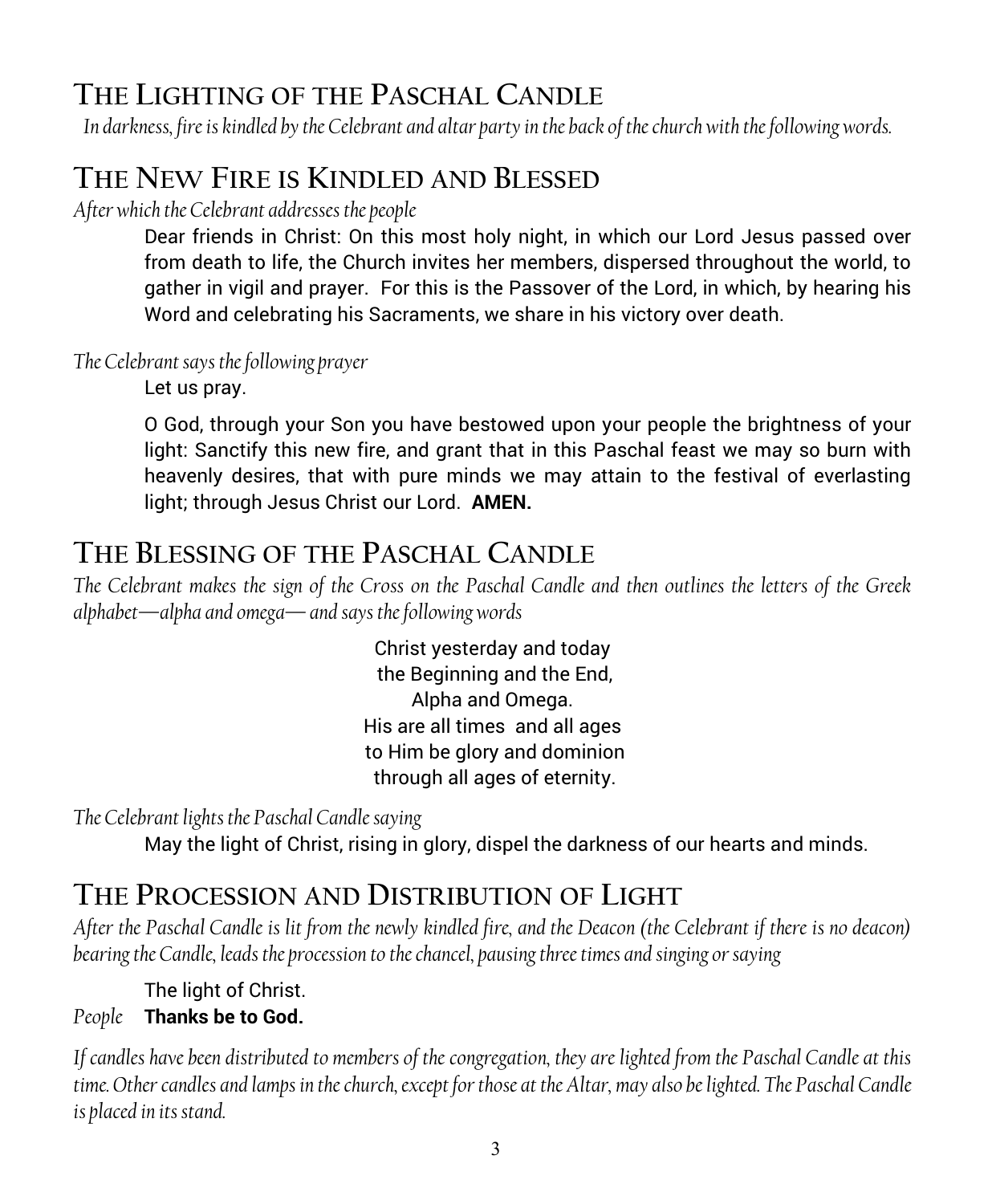*Then the Cantor sings the Exsultet, as follows* 

*Rejoice now, heavenly hosts and choirs of angels, and let your trumpets shout Salvation for the victory of our mighty King.* 

*Rejoice and sing now, all the round earth, bright with a glorious splendor, for darkness has been vanquished by our eternal King.* 

*Rejoice and be glad now, Mother Church, and let your holy courts, in radiant light, resound with the praises of your people.* 

*All you who stand near this marvelous and holy flame, pray with me to God the Almighty for the grace to sing the worthy praise of this great light; through Jesus Christ his Son our Lord, who lives and reigns with him, in the unity of the Holy Spirit, one God, for ever and ever. Amen.*

*Celebrant* The Lord be with you.

### *People* **And also with you.**

*Celebrant* Let us give thanks to the Lord our God.

### *People* **It is right to give him thanks and praise.**

It is truly right and good, always and everywhere, with our whole heart and mind and voice, to praise you, the invisible, almighty, and eternal God, and your only-begotten Son, Jesus Christ our Lord; for he is the true Paschal Lamb, who at the feast of the Passover paid for us the debt of Adam's sin, and by his blood delivered your faithful people.

This is the night, when you brought our fathers, the children of Israel, out of bondage in Egypt, and led them through the Red Sea on dry land.

This is the night, when all who believe in Christ are delivered from the gloom of sin, and are restored to grace and holiness of life.

This is the night, when Christ broke the bonds of death and hell, and rose victorious from the grave.

Holy Father, accept our evening sacrifice, the offering of this candle in your honor. May it shine continually to drive away all darkness. May Christ, the Morning Star who knows no setting, find it ever burning––he who gives his light to all creation, and who lives and reigns for ever and ever. **AMEN**.

*It is customary that the Paschal Candle burn at all services from Easter Day through the Day of Pentecost.*

## **THE LITURGY OF THE WORD**

*Celebrant* Let us hear the record of God's saving deeds in history, how he saved his people in ages past; and let us pray that our God will bring each of us to the fullness of redemption.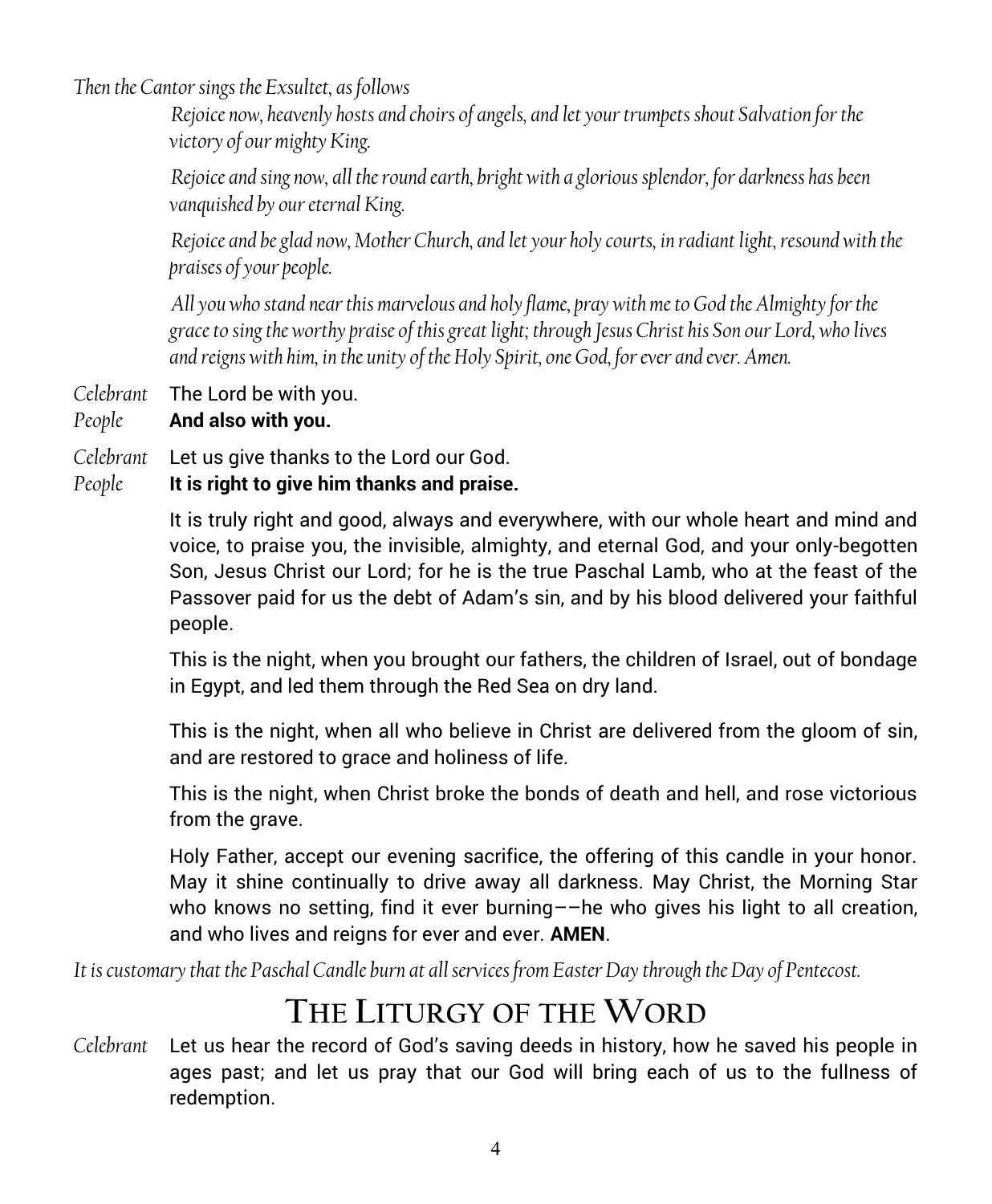## **THE FIRST LESSON** *All seated .* **GENESIS 1:1–2:2**

#### *The Story of Creation*

In the beginning when God created the heavens and the earth, the earth was a formless void and darkness covered the face of the deep, while a wind from God swept over the face of the waters. Then God said, "Let there be light"; and there was light. And God saw that the light was good; and God separated the light from the darkness. God called the light Day, and the darkness he called Night. And there was evening and there was morning, the first day. And God said, "Let there be a dome in the midst of the waters, and let it separate the waters from the waters." So God made the dome and separated the waters that were under the dome from the waters that were above the dome. And it was so. God called the dome Sky. And there was evening and there was morning, the second day. And God said, "Let the waters under the sky be gathered together into one place, and let the dry land appear." And it was so. God called the dry land Earth, and the waters that were gathered together he called Seas. And God saw that it was good. Then God said, "Let the earth put forth vegetation: plants yielding seed, and fruit trees of every kind on earth that bear fruit with the seed in it." And it was so. The earth brought forth vegetation: plants yielding seed of every kind, and trees of every kind bearing fruit with the seed in it. And God saw that it was good. And there was evening and there was morning, the third day. And God said, "Let there be lights in the dome of the sky to separate the day from the night; and let them be for signs and for seasons and for days and years, and let them be lights in the dome of the sky to give light upon the earth." And it was so. God made the two great lights–the greater light to rule the day and the lesser light to rule the night–and the stars. God set them in the dome of the sky to give light upon the earth, to rule over the day and over the night, and to separate the light from the darkness. And God saw that it was good. And there was evening and there was morning, the fourth day. And God said, "Let the waters bring forth swarms of living creatures, and let birds fly above the earth across the dome of the sky." So God created the great sea monsters and every living creature that moves, of every kind, with which the waters swarm, and every winged bird of every kind. And God saw that it was good. God blessed them, saying, "Be fruitful and multiply and fill the waters in the seas, and let birds multiply on the earth." And there was evening and there was morning, the fifth day. And God said, "Let the earth bring forth living creatures of every kind: cattle and creeping things and wild animals of the earth of every kind." And it was so. God made the wild animals of the earth of every kind, and the cattle of every kind, and everything that creeps upon the ground of every kind. And God saw that it was good. Then God said, "Let us make humankind in our image, according to our likeness; and let them have dominion over the fish of the sea, and over the birds of the air, and over the cattle, and over all the wild animals of the earth, and over every creeping thing that creeps upon the earth." So God created humankind in his image, in the image of God he created them; male and female he created them. God blessed them, and God said to them, "Be fruitful and multiply, and fill the earth and subdue it; and have dominion over the fish of the sea and over the birds of the air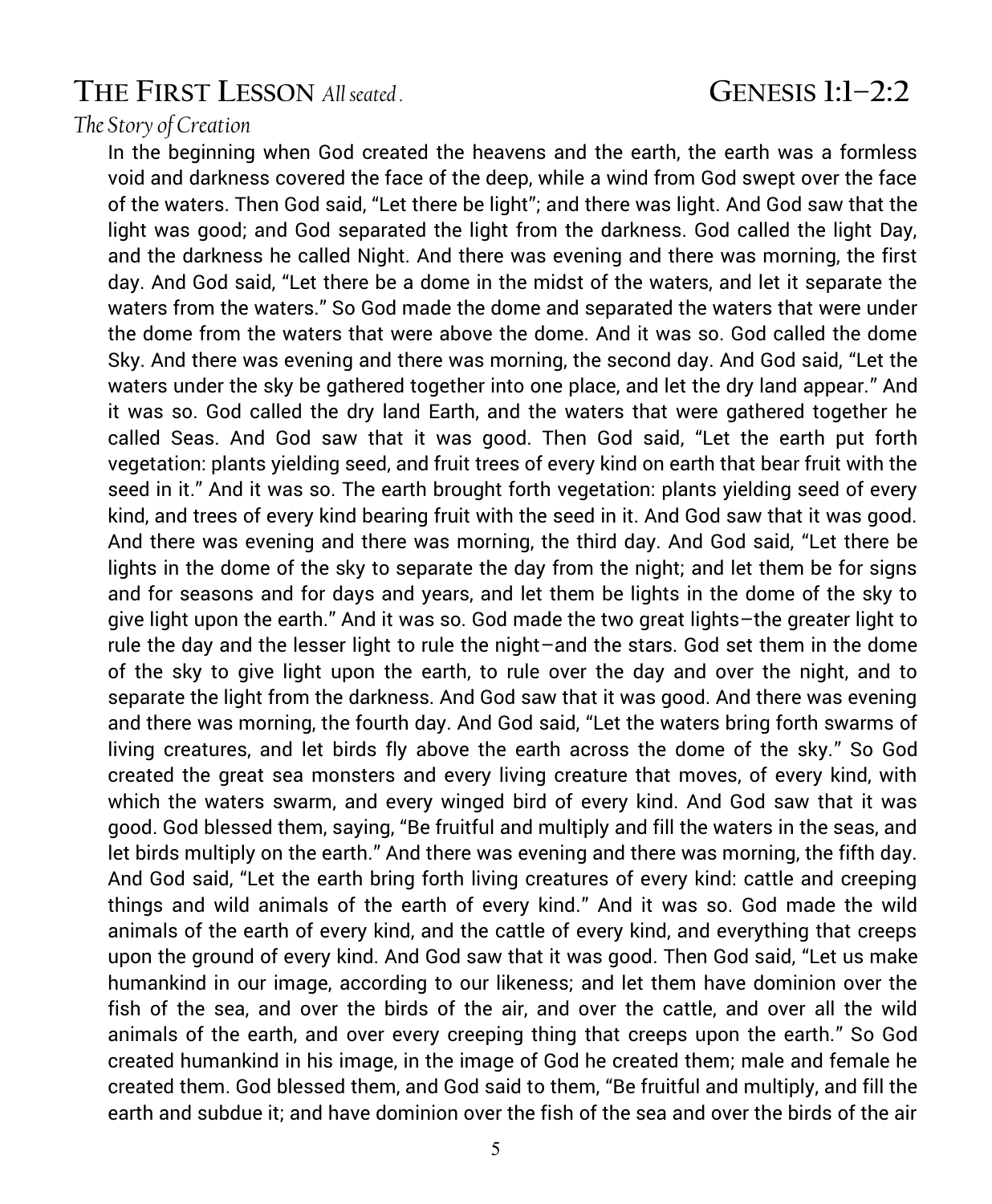and over every living thing that moves upon the earth." God said, "See, I have given you every plant yielding seed that is upon the face of all the earth, and every tree with seed in its fruit; you shall have them for food. And to every beast of the earth, and to every bird of the air, and to everything that creeps on the earth, everything that has the breath of life, I have given every green plant for food." And it was so. God saw everything that he had made, and indeed, it was very good. And there was evening and there was morning, the sixth day. Thus the heavens and the earth were finished, and all their multitude. And on the seventh day God finished the work that he had done, and he rested on the seventh day from all the work that he had done.

## **PSALM 33:1-11**

*Chanted by Cantor*

*Antiphon: By the word of the Lord were the heavens made, by the breath of his mouth all the heavenly hosts.*

- *1 Rejoice in the Lord, you righteous; \* it is good for the just to sing praises.*
- *2 Praise the Lord with the harp; \* play to him upon the psaltery and lyre.*
- *3 Sing for him a new song; \* sound a fanfare with all your skill upon the trumpet.*
- *4 For the word of the Lord is right, \* and all his works are sure.*
- *5 He loves righteousness and justice; \* the loving-kindness of the Lord fills the whole earth.*
- *6 By the word of the Lord were the heavens made, \* by the breath of his mouth all the heavenly hosts.*
- *7 He gathers up the waters of the ocean as in a water-skin \* and stores up the depths of the sea.*
- *8 Let all the earth fear the Lord; \* let all who dwell in the world stand in awe of him.*
- *9 For he spoke, and it came to pass; \* he commanded, and it stood fast.*
- *10 The Lord brings the will of the nations to naught; \* he thwarts the designs of the peoples.*
- *11 But the Lord's will stands fast for ever, \* and the designs of his heart from age to age.*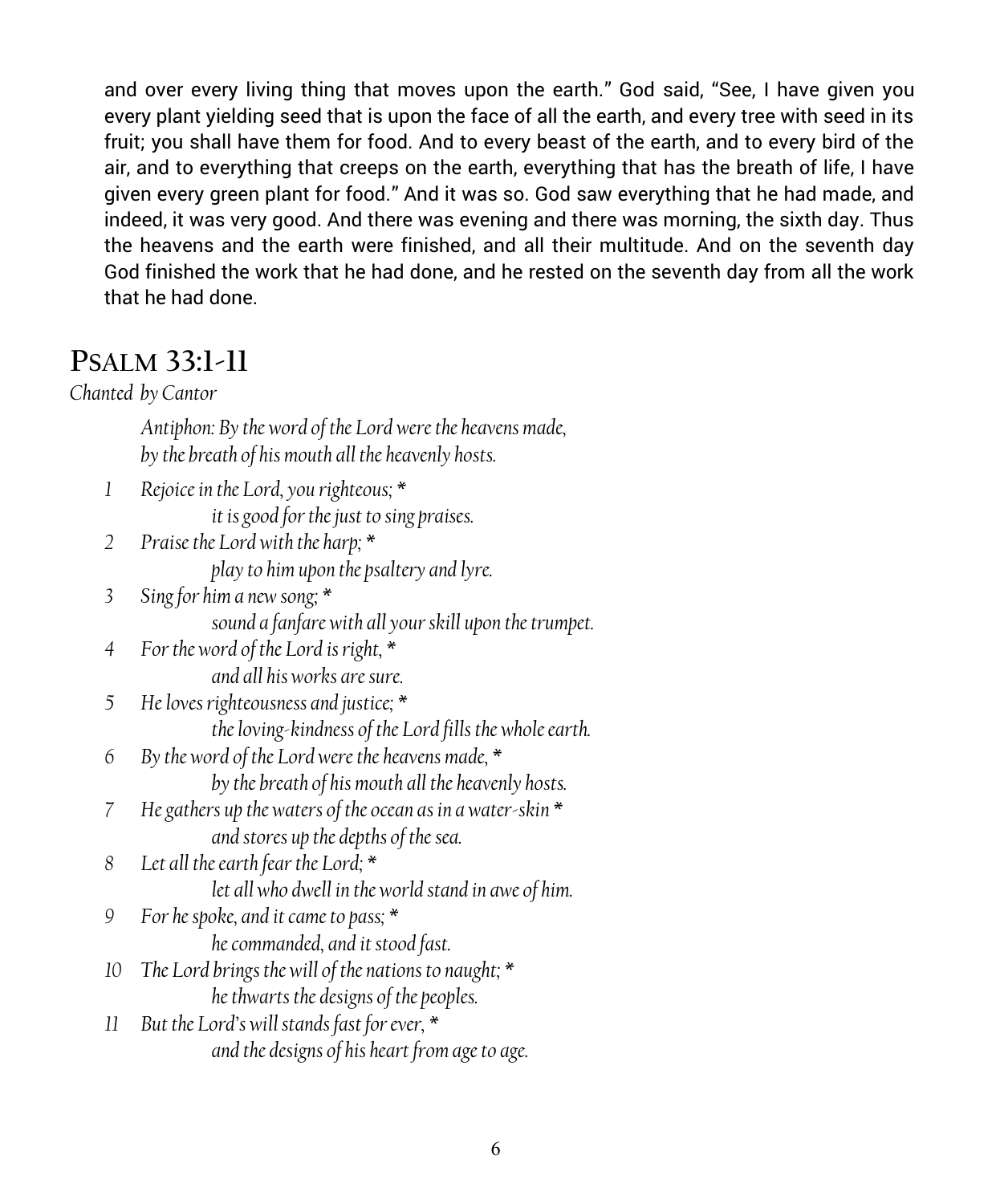## **COLLECT**

O God, who wonderfully created, and yet more wonderfully restored, the dignity of human nature: Grant that we may share the divine life of him who humbled himself to share our humanity, your Son Jesus Christ our Lord. **Amen.**

**SECOND LESSON** *All seated .* EXODUS 14:10-31; 15:20-21

### *Israel's Deliverance at the Red Sea*

As Pharaoh drew near, the Israelites looked back, and there were the Egyptians advancing on them. In great fear the Israelites cried out to the Lord. They said to Moses, "Was it because there were no graves in Egypt that you have taken us away to die in the wilderness? What have you done to us, bringing us out of Egypt? Is this not the very thing we told you in Egypt, 'Let us alone and let us serve the Egyptians'? For it would have been better for us to serve the Egyptians than to die in the wilderness." But Moses said to the people, "Do not be afraid, stand firm, and see the deliverance that the Lord will accomplish for you today; for the Egyptians whom you see today you shall never see again. The Lord will fight for you, and you have only to keep still."

Then the Lord said to Moses, "Why do you cry out to me? Tell the Israelites to go forward. But you lift up your staff, and stretch out your hand over the sea and divide it, that the Israelites may go into the sea on dry ground. Then I will harden the hearts of the Egyptians so that they will go in after them; and so I will gain glory for myself over Pharaoh and all his army, his chariots, and his chariot drivers. And the Egyptians shall know that I am the Lord, when I have gained glory for myself over Pharaoh, his chariots, and his chariot drivers."

The angel of God who was going before the Israelite army moved and went behind them; and the pillar of cloud moved from in front of them and took its place behind them. It came between the army of Egypt and the army of Israel. And so the cloud was there with the darkness, and it lit up the night; one did not come near the other all night.

Then Moses stretched out his hand over the sea. The Lord drove the sea back by a strong east wind all night, and turned the sea into dry land; and the waters were divided. The Israelites went into the sea on dry ground, the waters forming a wall for them on their right and on their left. The Egyptians pursued, and went into the sea after them, all of Pharaoh's horses, chariots, and chariot drivers. At the morning watch the Lord in the pillar of fire and cloud looked down upon the Egyptian army, and threw the Egyptian army into panic. He clogged their chariot wheels so that they turned with difficulty. The Egyptians said, "Let us flee from the Israelites, for the Lord is fighting for them against Egypt."

Then the Lord said to Moses, "Stretch out your hand over the sea, so that the water may come back upon the Egyptians, upon their chariots and chariot drivers." So Moses stretched out his hand over the sea, and at dawn the sea returned to its normal depth. As the Egyptians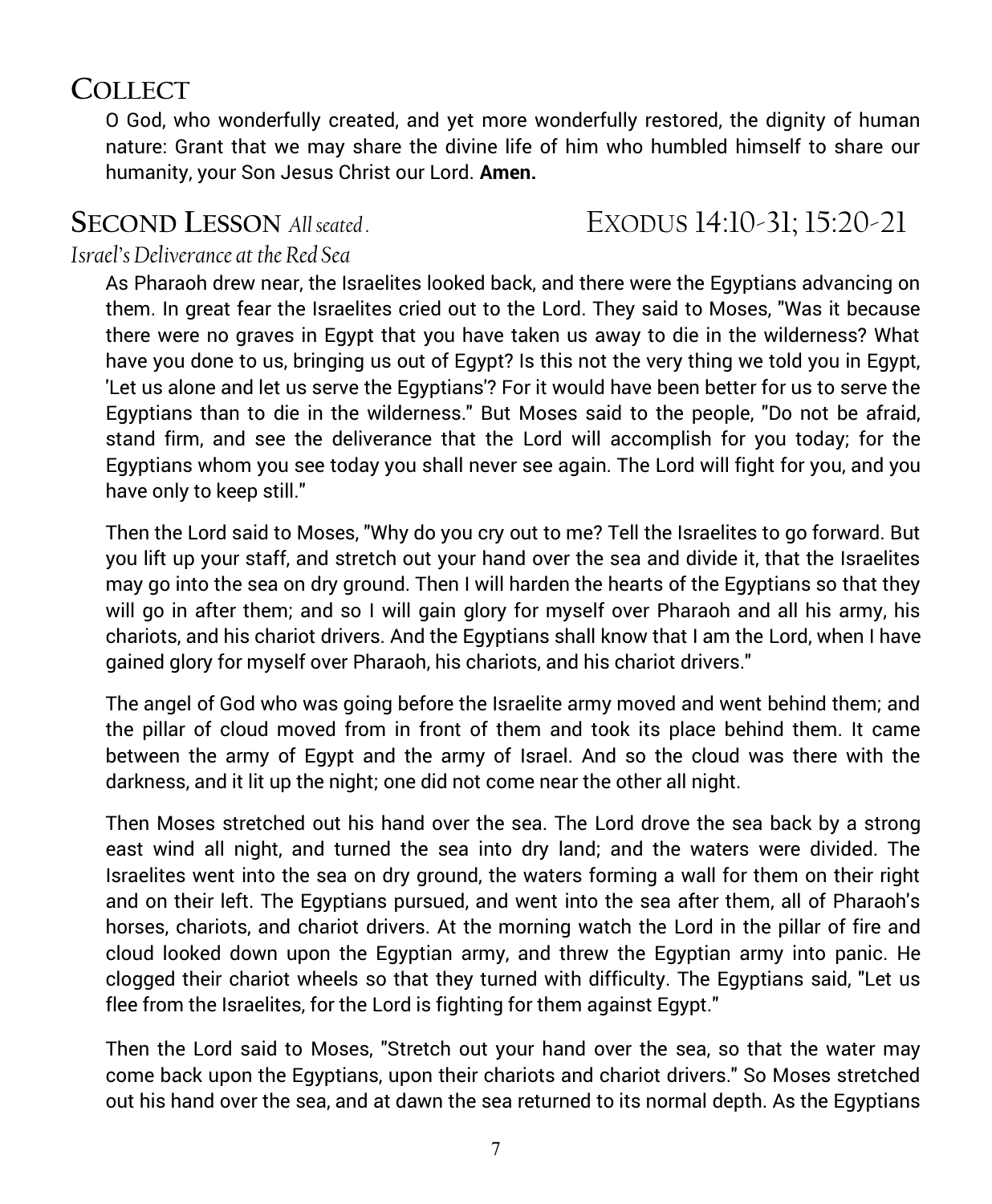fled before it, the Lord tossed the Egyptians into the sea. The waters returned and covered the chariots and the chariot drivers, the entire army of Pharaoh that had followed them into the sea; not one of them remained. But the Israelites walked on dry ground through the sea, the waters forming a wall for them on their right and on their left.

Thus the Lord saved Israel that day from the Egyptians; and Israel saw the Egyptians dead on the seashore. Israel saw the great work that the Lord did against the Egyptians. So the people feared the Lord and believed in the Lord and in his servant Moses.

Then the prophet Miriam, Aaron's sister, took a tambourine in her hand; and all the women went out after her with tambourines and with dancing. And Miriam sang to them:

"Sing to the Lord, for he has triumphed gloriously; horse and rider he has thrown into the sea."

## **THE CANTICLE OF MOSES**

*Chanted by Cantor I will sing to the Lord, for he is lofty and uplifted; the horse and its rider has he hurled into the sea. The Lord is my strength and my refuge; the Lord has become my Savior. This is my God and I will praise him, the God of my people and I will exalt him. The Lord is a mighty warrior; Yahweh is his Name. The chariots of Pharaoh and his army has he hurled into the sea; the finest of those who bear armor have been drowned in the Red Sea. The fathomless deep has overwhelmed them; they sank into the depths like a stone. Your right hand, O Lord, is glorious in might; your right hand, O Lord, has overthrown the enemy. Who can be compared with you, O Lord, among the gods? who is like you, glorious in holiness, awesome in renown, and worker of wonders? You stretched forth your right hand; the earth swallowed them up. With your constant love you led the people you redeemed; with your might you brought them in safety to your holy dwelling. You will bring them in and plant them on the mount of your possession, The resting-place you have made for yourself, O Lord, the sanctuary, O Lord, that your hand has established. The Lord shall reign for ever and for ever.*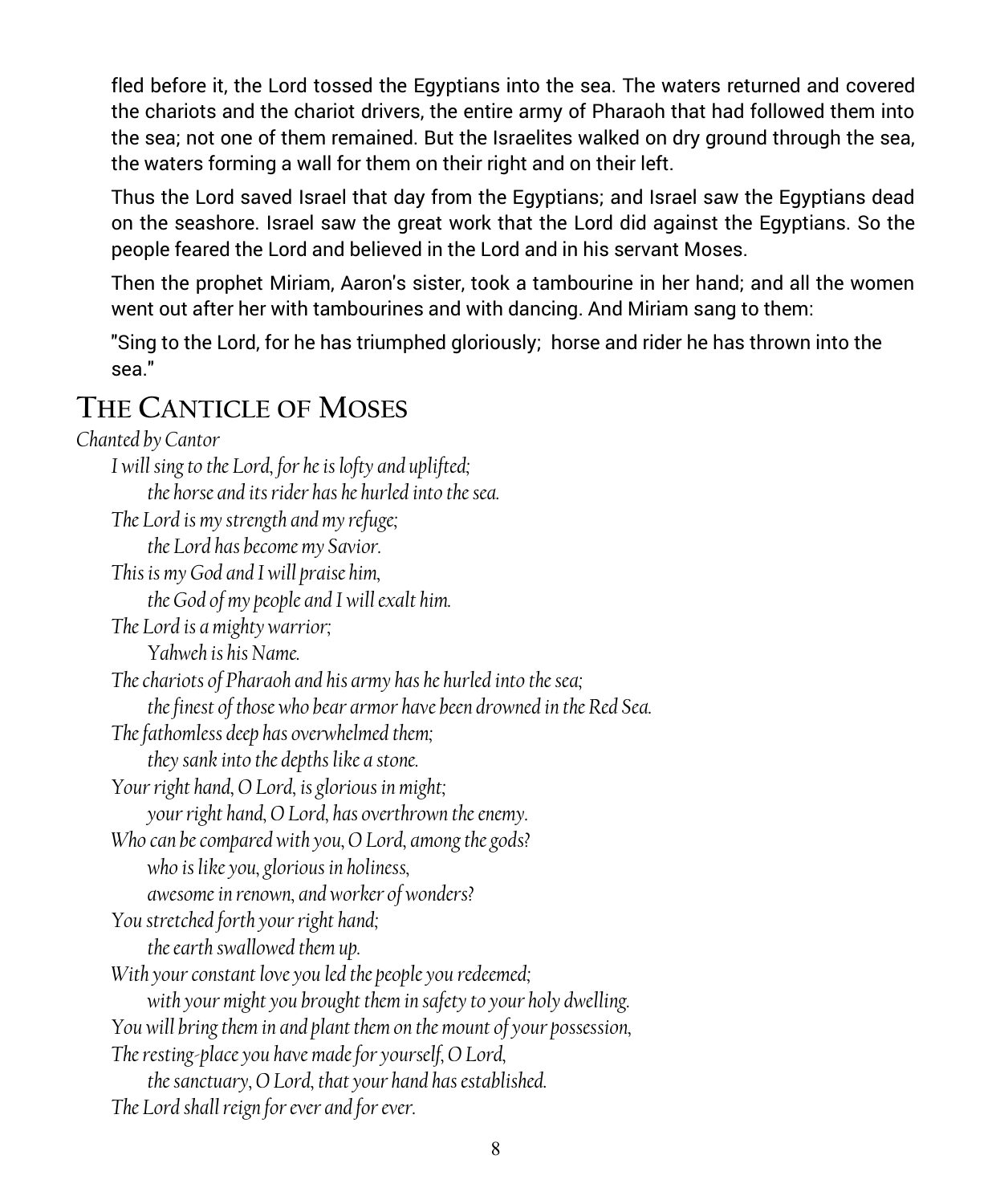## **COLLECT**

O God, whose wonderful deeds of old shine forth even to our own day, you once delivered by the power of your mighty arm your chosen people from slavery under Pharaoh, to be a sign for us of the salvation of all nations by the water of Baptism: Grant that all the peoples of the earth may be numbered among the offspring of Abraham, and rejoice in the inheritance of Israel; through Jesus Christ our Lord. **Amen.**

## **THIRD LESSON** *All seated .* **EZEKIEL 37:1-14**

### *The Valley of the Dry Bones*

The hand of the Lord came upon me, and he brought me out by the spirit of the Lord and set me down in the middle of a valley; it was full of bones. He led me all around them; there were very many lying in the valley, and they were very dry. He said to me, "Mortal, can these bones live?" I answered, "O Lord God, you know." Then he said to me, "Prophesy to these bones, and say to them: O dry bones, hear the word of the Lord. Thus says the Lord God to these bones: I will cause breath to enter you, and you shall live. I will lay sinews on you, and will cause flesh to come upon you, and cover you with skin, and put breath in you, and you shall live; and you shall know that I am the Lord."

So I prophesied as I had been commanded; and as I prophesied, suddenly there was a noise, a rattling, and the bones came together, bone to its bone. I looked, and there were sinews on them, and flesh had come upon them, and skin had covered them; but there was no breath in them. Then he said to me, "Prophesy to the breath, prophesy, mortal, and say to the breath: Thus says the Lord God: Come from the four winds, O breath, and breathe upon these slain, that they may live." I prophesied as he commanded me, and the breath came into them, and they lived, and stood on their feet, a vast multitude.

Then he said to me, "Mortal, these bones are the whole house of Israel. They say, 'Our bones are dried up, and our hope is lost; we are cut off completely.' Therefore prophesy, and say to them, Thus says the Lord God: I am going to open your graves, and bring you up from your graves, O my people; and I will bring you back to the land of Israel. And you shall know that I am the Lord, when I open your graves, and bring you up from your graves, O my people. I will put my spirit within you, and you shall live, and I will place you on your own soil; then you shall know that I, the Lord, have spoken and will act," says the Lord.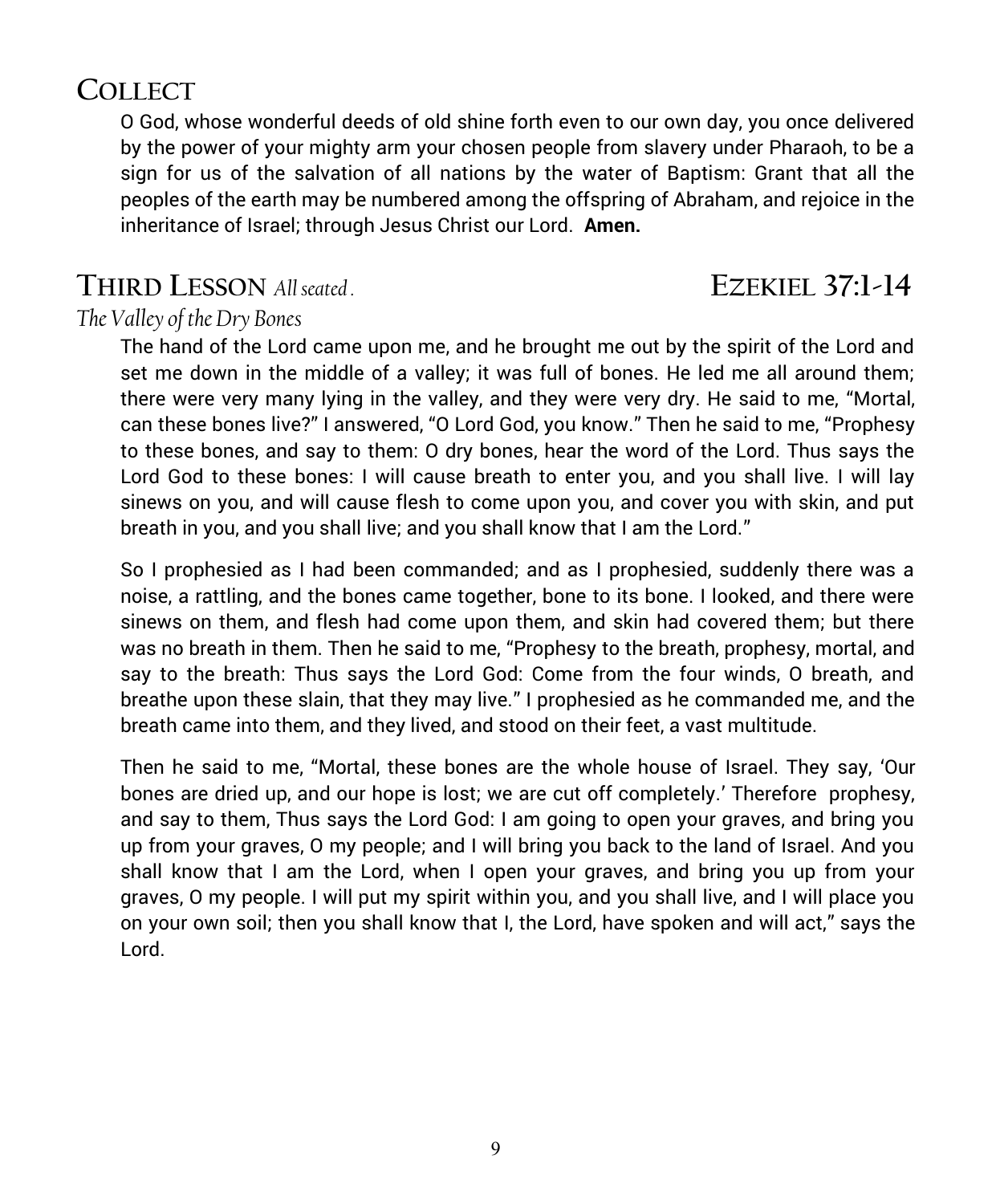## **PSALM 30**  *Chanted by Cantor*

| $\boldsymbol{l}$ | I will exalt you, O Lord,                                        |
|------------------|------------------------------------------------------------------|
|                  | because you have lifted me up *                                  |
|                  | and have not let my enemies triumph over me.                     |
| $\overline{2}$   | O Lord my God, I cried out to you, *                             |
|                  | and you restored me to health.                                   |
| 3                | You brought me up, O Lord, from the dead; *                      |
|                  | you restored my life as I was going down to the grave.           |
| 4                | Sing to the Lord, you servants of his; *                         |
|                  | give thanks for the remembrance of his holiness.                 |
| 5                | For his wrath endures but the twinkling of an eye, *             |
|                  | his favor for a lifetime.                                        |
| 6                | Weeping may spend the night, *                                   |
|                  | but joy comes in the morning.                                    |
| 7                | While I felt secure, I said,                                     |
|                  | "I shall never be disturbed. *                                   |
|                  | You, Lord, with your favor, made me as strong as the mountains." |
| 8                | Then you hid your face, $*$                                      |
|                  | and I was filled with fear.                                      |
| 9                | I cried to you, O Lord; *                                        |
|                  | I pleaded with the Lord, saying,                                 |
| 10               | "What profit is there in my blood, if I go down to the Pit? *    |
|                  | will the dust praise you or declare your faithfulness?           |
| 11               | Hear, O Lord, and have mercy upon me; *                          |
|                  | O Lord, be my helper."                                           |
| 12               | You have turned my wailing into dancing; *                       |
|                  | you have put off my sack-cloth and clothed me with joy.          |
| 13               | Therefore my heart sings to you without ceasing; *               |
|                  | O Lord my God, I will give you thanks for ever.                  |

## **COLLECT**

Almighty God, by the Passover of your Son you have brought us out of sin into righteousness and out of death into life: Grant to those who are sealed by your Holy Spirit the will and the power to proclaim you to all the world; through Jesus Christ our Lord. **Amen.**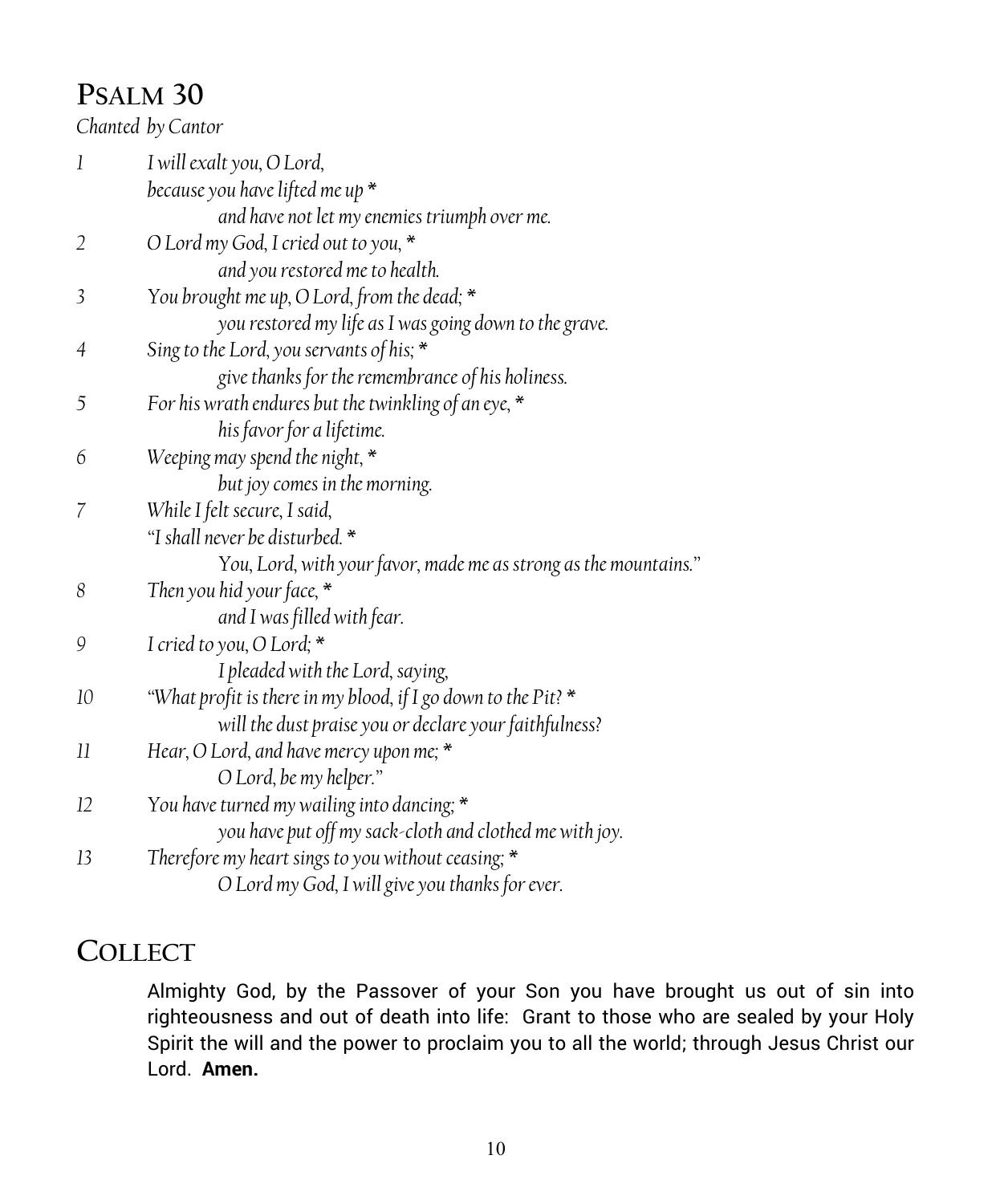# **THE FIRST EUCHARIST OF EASTER**

*The Celebrant says to the People*

May Almighty God, the Father of our Lord Jesus Christ, who has given us a new birth by water and the Holy Spirit, and bestowed upon us the forgiveness of sins, keep us in eternal life by his grace, in Christ Jesus our Lord. **AMEN.** 

*The Celebrant* Alleluia! Christ is risen!

*People respond with a* **LOUD** *voice* **THE LORD IS RISEN INDEED. ALLELUIA!**

## **THE GREAT NOISE**

*The bells are rung and celebratory noise is made. The candles at the Altar are now lit from the Paschal Candle, and the lights in the church are raised. The People extinguish their candles. Please hold your candles upright until the wax is dry.*

## **AFTER THE GREAT NOISE, HYMN****HYMNAL 208**

*The Celebrant then says*

The Lord be with you.

### *People* **And also with you.**

*The Strife is O'er!*

*Celebrant* Let us pray.

## **THE COLLECT OF THE DAY**

O God, who made this most holy night to shine with the glory of the Lord's resurrection: Stir up in your Church that Spirit of adoption which is given to us in Baptism, that we, being renewed both in body and mind, may worship you in sincerity and truth; through Jesus Christ our Lord, who lives and reigns with you, in the unity of the Holy Spirit, one God, now and for ever. **Amen.**

## **THE EPISTLE ROMANS 6:3-11**

Do you not know that all of us who have been baptized into Christ Jesus were baptized into his death? We were buried therefore with him by baptism into death, so that as Christ was raised from the dead by the glory of the Father, we too might walk in newness of life. For if we have been united with him in a death like his, we shall certainly be united with him in a resurrection like his. We know that our old self was crucified with him so that the sinful body might be destroyed, and we might no longer be enslaved to sin. For he who has died is freed from sin. But if we have died with Christ, we believe that we shall also live with him. For we know that Christ being raised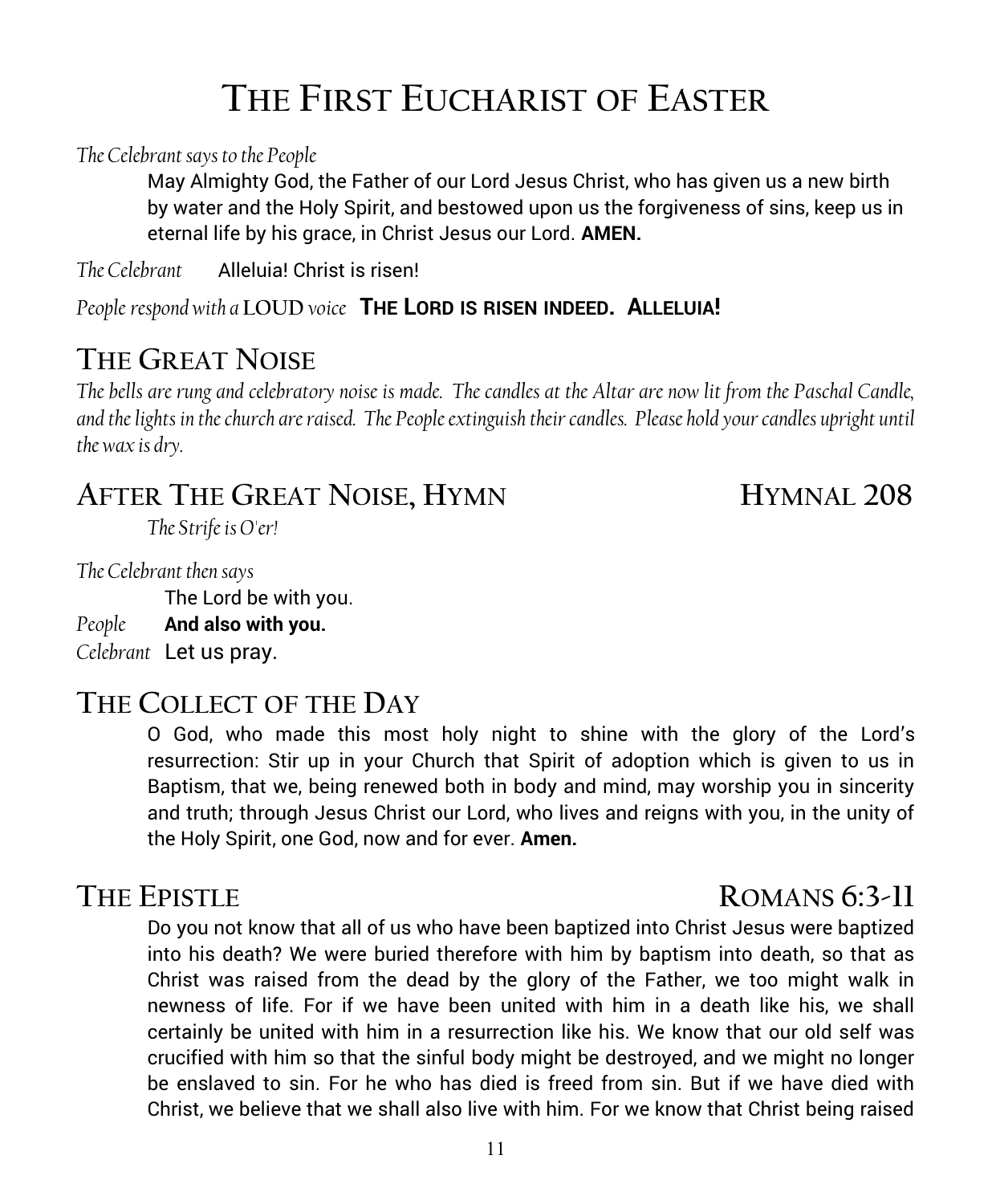from the dead will never die again; death no longer has dominion over him. The death he died he died to sin, once for all, but the life he lives he lives to God. So you also must consider yourselves dead to sin and alive to God in Christ Jesus.

*After the reading the Reader says* The Word of the Lord.

*People* **Thanks be to God.**

## **THE SEQUENCE HYMN**



## **THE HOLY GOSPEL JOHN 20:1-18**

*A Priest reads the Gospel, first saying*

The Holy Gospel of our Lord Jesus Christ according to John.

### *People* **Glory to you, Lord Christ.**

Early on the first day of the week, while it was still dark, Mary Magdalene came to the tomb and saw that the stone had been removed from the tomb. So she ran and went to Simon Peter and the other disciple, the one whom Jesus loved, and said to them, "They have taken the Lord out of the tomb, and we do not know where they have laid him." Then Peter and the other disciple set out and went toward the tomb. The two were running together, but the other disciple outran Peter and reached the tomb first. He bent down to look in and saw the linen wrappings lying there, but he did not go in. Then Simon Peter came, following him, and went into the tomb. He saw the linen wrappings lying there, and the cloth that had been on Jesus' head, not lying with the linen wrappings but rolled up in a place by itself. Then the other disciple, who reached the tomb first, also went in, and he saw and believed; for as yet they did not understand the scripture, that he must rise from the dead. Then the disciples returned to their homes.

But Mary stood weeping outside the tomb. As she wept, she bent over to look into the tomb; and she saw two angels in white, sitting where the body of Jesus had been lying, one at the head and the other at the feet. They said to her, "Woman, why are you weeping?" She said to them, "They have taken away my Lord, and I do not know where they have laid him."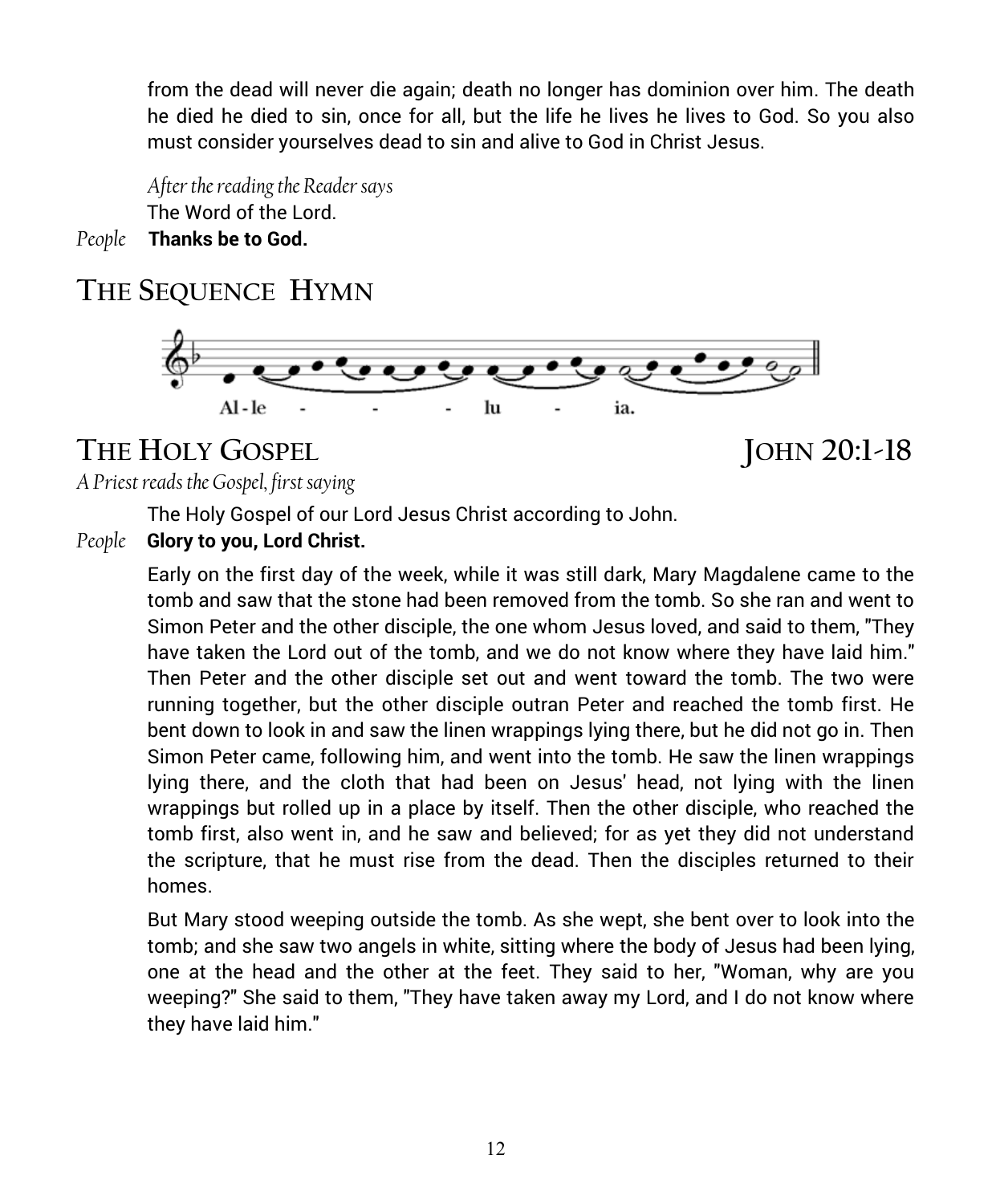When she had said this, she turned around and saw Jesus standing there, but she did not know that it was Jesus. Jesus said to her, "Woman, why are you weeping? Whom are you looking for?" Supposing him to be the gardener, she said to him, "Sir, if you have carried him away, tell me where you have laid him, and I will take him away." Jesus said to her, "Mary!" She turned and said to him in Hebrew, "Rabbouni!" (which means Teacher). Jesus said to her, "Do not hold on to me, because I have not yet ascended to the Father. But go to my brothers and say to them, `I am ascending to my Father and your Father, to my God and your God.'" Mary Magdalene went and announced to the disciples, "I have seen the Lord"; and she told them that he had said these things to her.

The Gospel of the Lord.

*People* **Praise to you, Lord Christ.** 

**AFTER THE HOLY GOSPEL** *Sung twice by all*



**THE SERMON** *The Reverend Beth Anne Nelson*

## **HOLY BAPTISM**

#### *All standing. The Celebrant first addresses the people*

Through the Paschal mystery, dear friends, we are buried with Christ by Baptism into his death, and raised with him to newness of life. I call upon you, therefore, now that our Lenten observance is ended, to renew the solemn promises and vows of Holy Baptism, by which we once renounced Satan and all his works, and promised to serve God faithfully in his holy Catholic Church.

# **THE PRESENTATION AND EXAMINATION OF THE CANDIDATES**

*The Celebrant says*

The Candidate for Holy Baptism will now be presented.

*Then the candidate unable to answer for herself is presented by her Parents and Godparents.*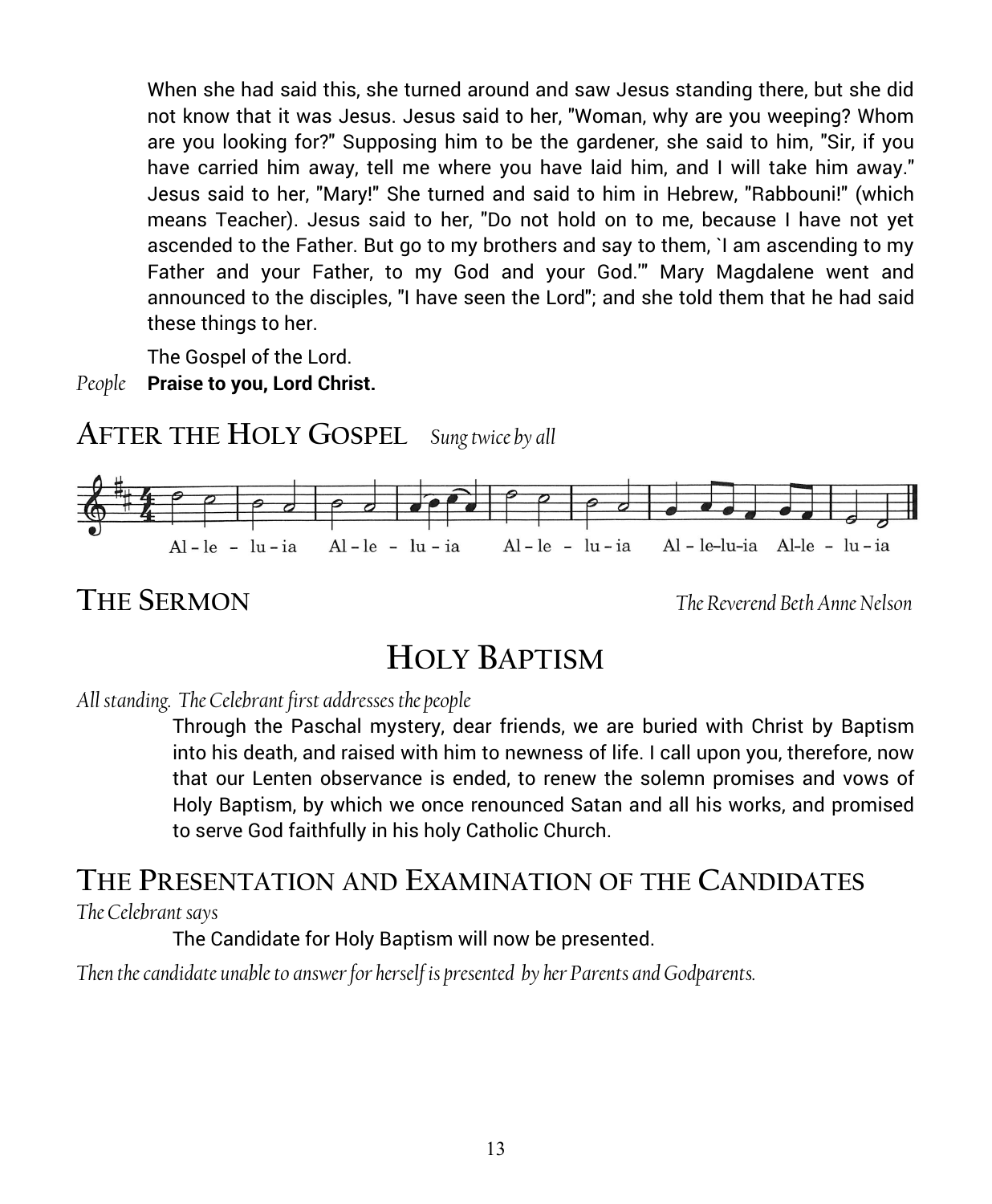#### *Parents and Godparents*

#### **I present** CAROLINE ELIZABETH REED **to receive the Sacrament of Baptism.**

*When all have been presented the Celebrant asks the parents and godparents*

Will you be responsible for seeing that the child you present is brought up in the Christian faith and life?

*Parents and Godparents*

### **I will, with God's help.**

*Celebrant* Will you by your prayers and witness help this child to grow into the full stature of Christ?

*Parents and Godparents*

### **I will, with God's help.**

*Then the Celebrant asks the following questions of the parents and godparents who speak on behalf of infant*

| Question                | Do you renounce Satan and all the spiritual forces of wickedness that rebel against<br>God?                                                                 |
|-------------------------|-------------------------------------------------------------------------------------------------------------------------------------------------------------|
| Answer                  | I renounce them.                                                                                                                                            |
| Question                | Do you renounce the evil powers of this world which corrupt and destroy the<br>creatures of God?                                                            |
| Answer                  | I renounce them.                                                                                                                                            |
| Question<br>Answer      | Do you renounce all sinful desires that draw you from the love of God?<br>I renounce them.                                                                  |
| Question<br>Answer      | Do you turn to Jesus Christ and accept him as your Savior?<br>I do.                                                                                         |
| Question<br>Answer      | Do you put your whole trust in his grace and love?<br>I do.                                                                                                 |
| Question<br>Answer      | Do you promise to follow and obey him as your Lord?<br>I do.                                                                                                |
|                         | The Celebrant addresses the congregation, saying<br>Will you who witness these vows do all in your power to support this person in their<br>life in Christ? |
| People                  | We will.                                                                                                                                                    |
| The Celebrant then says |                                                                                                                                                             |

Let us join with those who are committing themselves to Christ and renew our own baptismal covenant.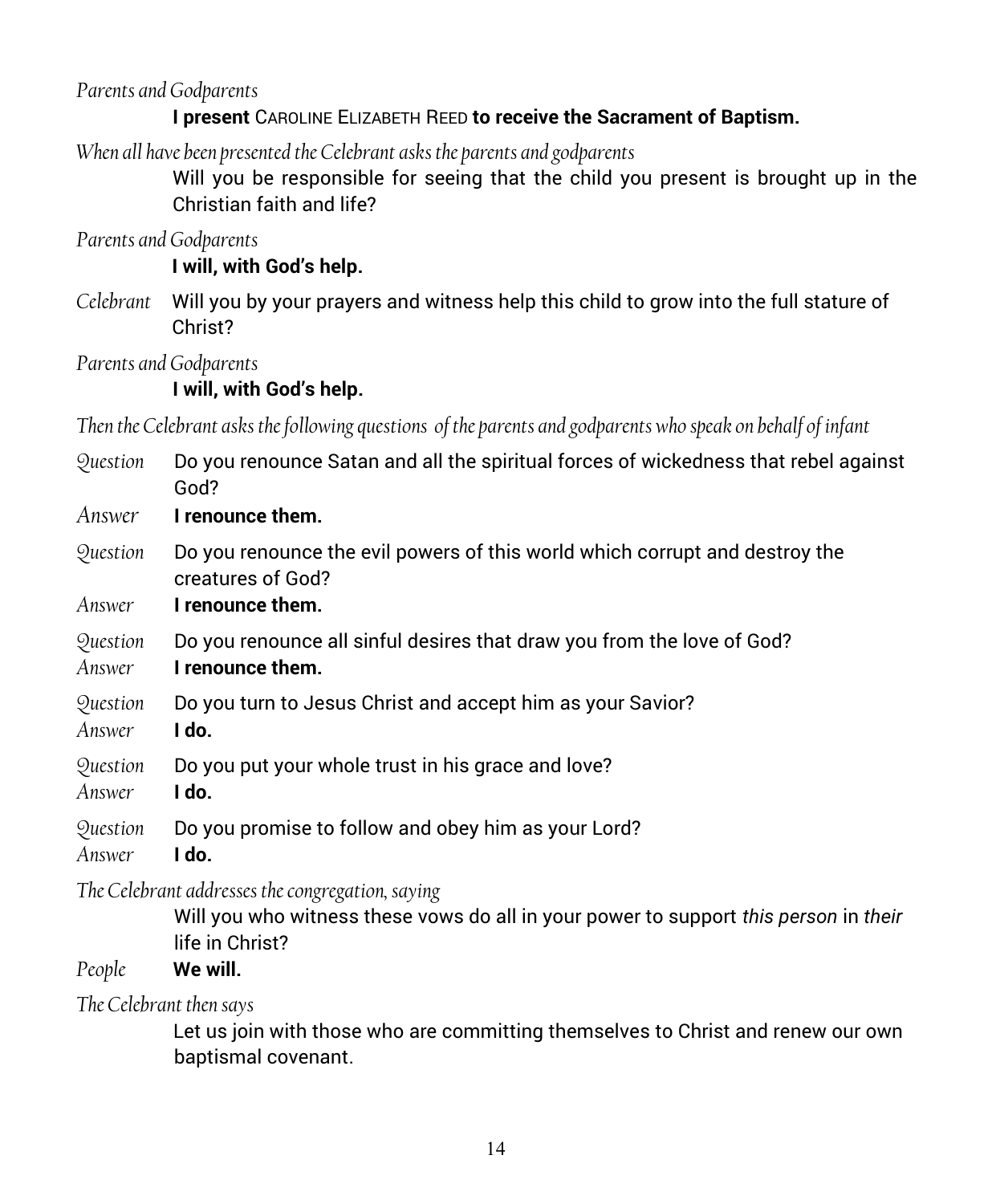## **THE COVENANT AND RENEWAL OF BAPTISMAL VOWS**

| Celebrant           | Do you believe in God the Father?                                                                                                      |
|---------------------|----------------------------------------------------------------------------------------------------------------------------------------|
| People              | I believe in God, the Father almighty, creator of heaven and earth.                                                                    |
| Celebrant           | Do you believe in Jesus Christ, the Son of God?                                                                                        |
| People              | I believe in Jesus Christ, his only Son, our Lord.<br>He was conceived by the power of the Holy Spirit<br>and born of the Virgin Mary. |
|                     | He suffered under Pontius Pilate,<br>was crucified, died, and was buried.                                                              |
|                     | He descended to the dead.<br>On the third day he rose again.                                                                           |
|                     | He ascended into heaven,                                                                                                               |
|                     | and is seated at the right hand of the Father.                                                                                         |
|                     | He will come again to judge the living and the dead.                                                                                   |
| Celebrant           | Do you believe in God the Holy Spirit?                                                                                                 |
| People              | I believe in the Holy Spirit,                                                                                                          |
|                     | the holy catholic Church,<br>the communion of saints,                                                                                  |
|                     | the forgiveness of sins,                                                                                                               |
|                     | the resurrection of the body,                                                                                                          |
|                     | and the life everlasting.                                                                                                              |
| Celebrant           | Will you continue in the apostles' teaching and fellowship, in the breaking of bread,<br>and in the prayers?                           |
| People              | I will, with God's help.                                                                                                               |
| Celebrant           | Will you persevere in resisting evil, and, whenever you fall into sin, repent and return<br>to the Lord?                               |
| People              | I will, with God's help.                                                                                                               |
| Celebrant<br>People | Will you proclaim by word and example the Good News of God in Christ?<br>I will, with God's help.                                      |
| Celebrant           | Will you seek and serve Christ in all persons, loving your neighbor as<br>yourself?                                                    |
| People              | I will, with God's help.                                                                                                               |
| Celebrant           | Will you strive for justice and peace among all people, and respect the dignity of<br>every human being?                               |
| People              | I will, with God's help.                                                                                                               |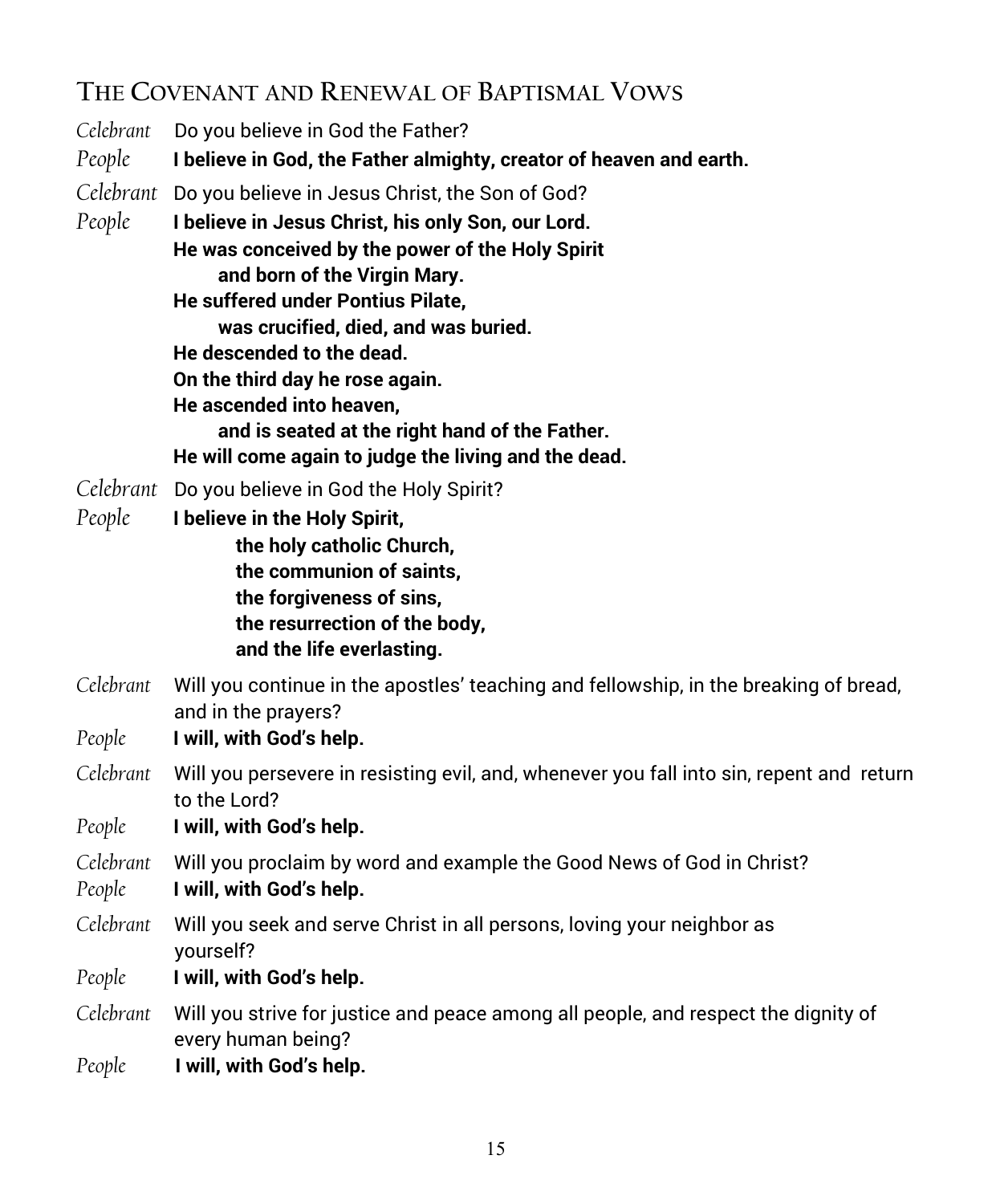### **PRAYERS FOR THE CANDIDATES**

*The Celebrant then says to the congregation*

Let us now pray for *Caroline Elizabeth* who *is* to receive the Sacrament of new birth.

*A Person appointed leads the following petitions*

- *Leader* Deliver *her,* O Lord, from the way of sin and death.
- *People* **Lord, hear our prayer.**
- *Leader* Open *her heart* to your grace and truth.
- *People* **Lord, hear our prayer.**
- *Leader* Fill *her* with your holy and life-giving Spirit.
- *People* **Lord, hear our prayer.**
- *Leader* Keep *her* in the faith and communion of your holy Church.
- *People* **Lord, hear our prayer.**
- *Leader* Teach *her* to love others in the power of the Spirit.
- *People* **Lord, hear our prayer.**
- *Leader* Send *her* into the world in witness to your love.
- *People* **Lord, hear our prayer.**
- *Leader* Bring *her* to the fullness of your peace and glory.
- *People* **Lord, hear our prayer.**

*The Celebrant says*

Grant, O Lord, that all who are baptized into the death of Jesus Christ your Son may live in the power of his resurrection and look for him to come again in glory; who lives and reigns now and for ever. **AMEN.**

*The baptismal party processes to the font in the narthex for the baptisms.*

## **THANKSGIVING OVER THE WATER**

*The Celebrant blesses the water, first saying*

- *Celebrant* The Lord be with you.
- *People* **And also with you.**
- *Celebrant* Let us give thanks to the Lord our God.
- *People* **It is right to give him thanks and praise.**

*Celebrant*

We thank you, Almighty God, for the gift of water. Over it the Holy Spirit moved in the beginning of creation.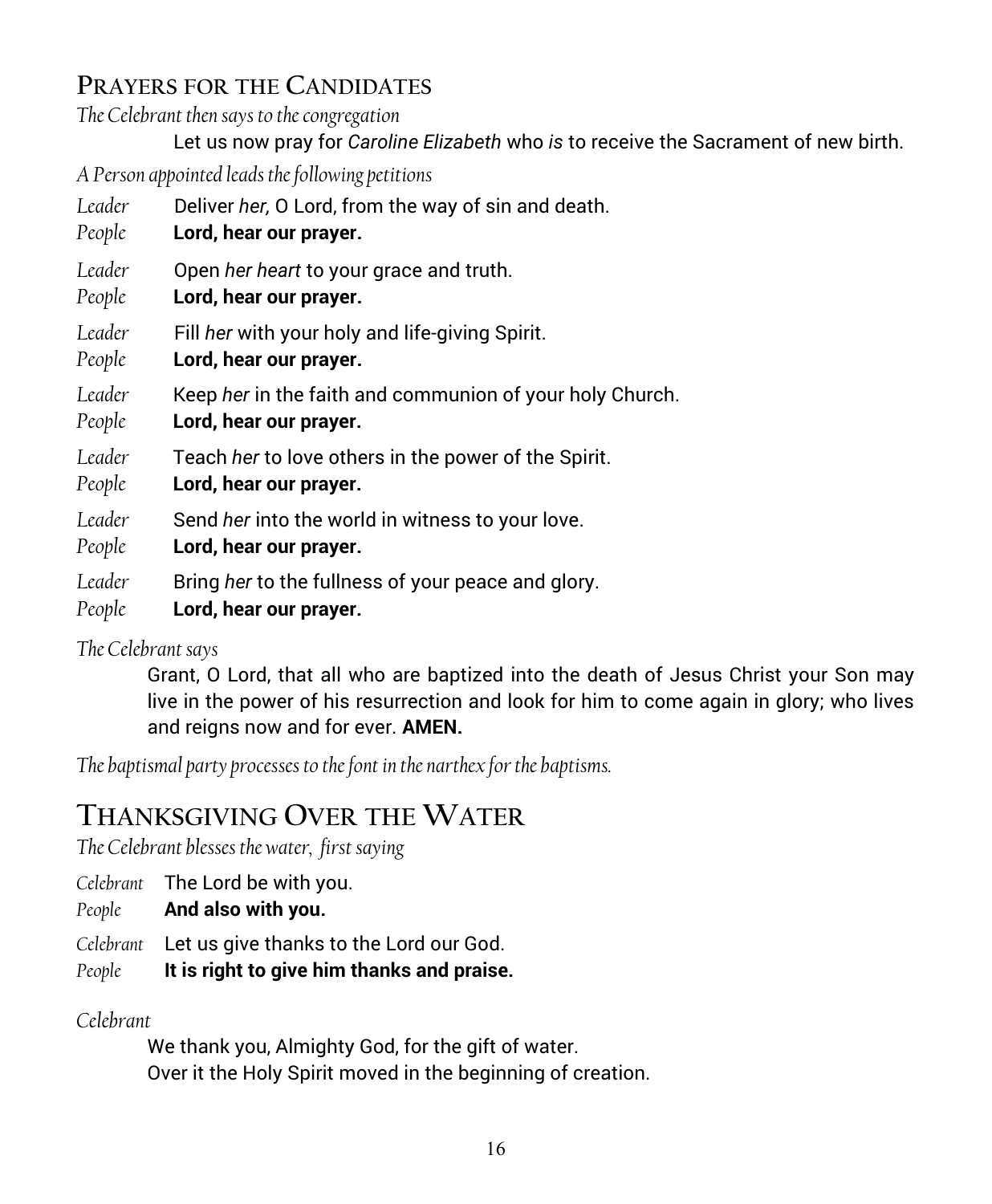Through it you led the children of Israel out of their bondage in Egypt into the land of promise. In it your Son Jesus received the baptism of John and was anointed by the Holy Spirit as the Messiah, the Christ, to lead us, through his death and resurrection, from the bondage of sin into everlasting life.

We thank you, Father, for the water of Baptism. In it we are buried with Christ in his death. By it we share in his resurrection. Through it we are reborn by the Holy Spirit. Therefore in joyful obedience to your Son, we bring into his fellowship those who come to him in faith, baptizing them in the Name of the Father, and of the Son, and of the Holy Spirit.

*At the following words, the Celebrant touches the water*

Now sanctify this water, we pray you, by the power of your Holy Spirit, that those who here are cleansed from sin and born again may continue for ever in the risen life of Jesus Christ our Savior.

To him, to you, and to the Holy Spirit, be all honor and glory, now and for ever. **AMEN.**

## **THE BAPTISM AND SEALING**

*The Candidates are presented by name to the Celebrant who then pours water upon, the candidates, saying Caroline Elizabeth,* I baptize you in the Name of the Father, and of the Son, and of the Holy Spirit. Amen.

*Then the Priest places a hand on the person's head, marking on the forehead the sign of the cross with Chrism and saying* 

*Caroline Elizabeth,* you are sealed by the Holy Spirit in Baptism and marked as Christ's own for ever. Amen.

*A candle is presented to the baptized or to a parent with the following words*

*Caroline Elizabeth,* May your light so shine before men that they may see your good works and give glory to your Father who is in heaven.

*Celebrant* Let us pray.

Heavenly Father, we thank you that by water and the Holy Spirit you have bestowed upon *this* your servant the forgiveness of sin, and have raised *her* to the new life of grace. Sustain *her,* O Lord, in your Holy Spirit. Give her an inquiring and discerning heart, the courage to will and to persevere, a spirit to know and to love you, and the gift of joy and wonder in all your works. **AMEN.**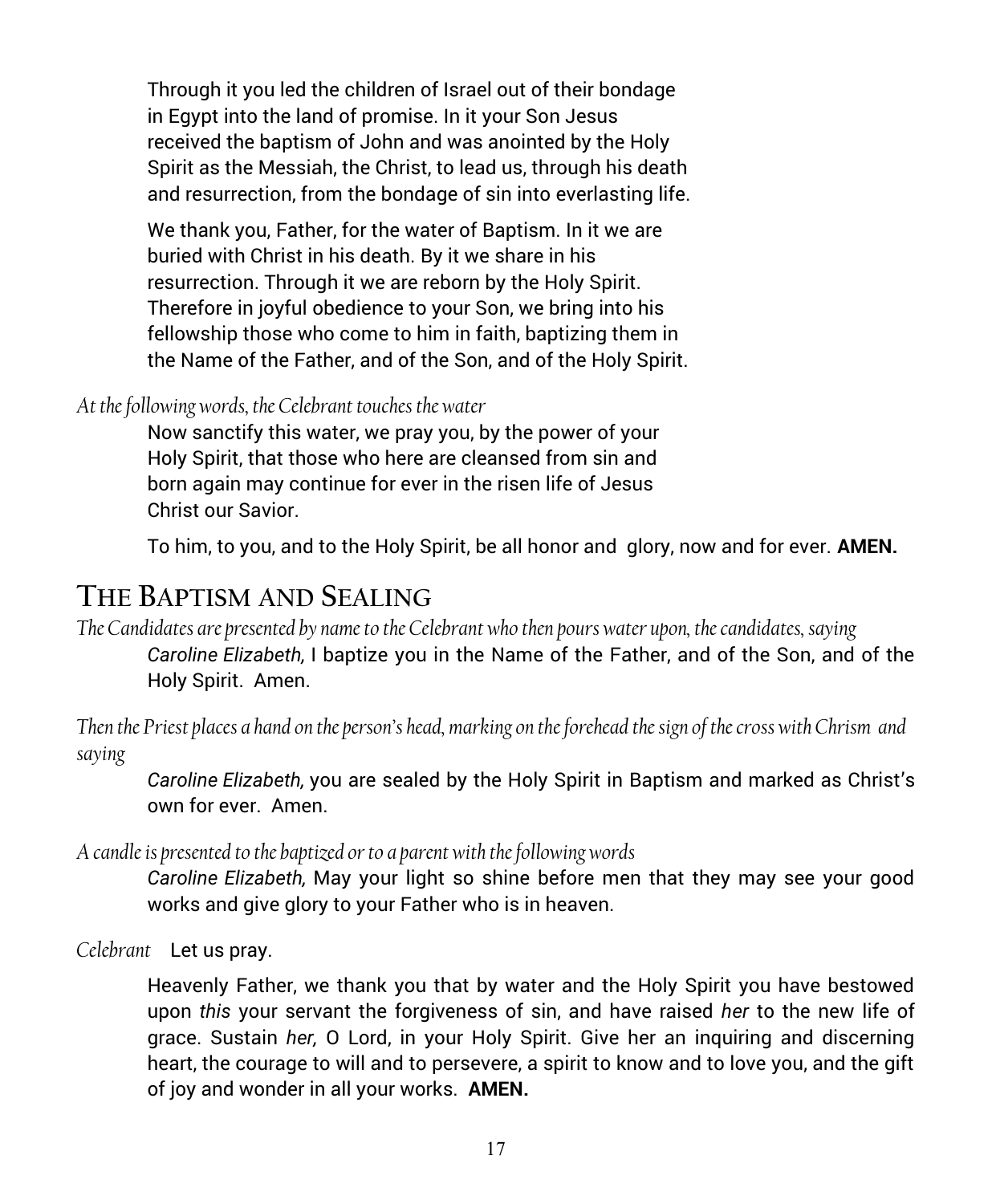*The Celebrant sprinkles the congregation with the Holy Water as a blessing. It is customary to cross oneself when one is sprinkled with the Holy Water as a reminder and invocation of one's baptism.*

*After all the candidates have been baptized the newly baptized process back into the Nave.* Let us welcome the newly baptized.

*Celebrant and People*

**We receive you into the household of God. Confess the faith of Christ crucified, proclaim his resurrection, and share with us in his eternal priesthood.**

## **THE PEACE**

*All stand. The Celebrant says to the people* The peace of the Lord be always with you. *People* **And also with you.**

*The Clergy and People may greet one another in the name of the Lord.*

## **ANNOUNCEMENTS & OFFERING**

*You can give online at [www.saintdunstans.org/give.](http://www.saintdunstans.org/give) Thank you for your generosity*

## **THE HOLY COMMUNION**

## **OFFERTORY HYMN HYMNAL 174**

*At the Lamb's High Feast We Sing* 

## **THE PRESENTATION OF ALMS AND OBLATIONS**

*Representatives of the congregation bring the people's offerings of bread and wine, and money or other gifts. The people stand while the offerings are presented and placed on the Altar.*

DOXOLOGY NEWSLEY AND THE HYMNAL 618

**Praise God, from Whom all blessings flow; Praise Him, all creatures here below; Alleluia! Alleluia! Praise Him above, ye heav'nly host; Praise Father, Son, and Holy Ghost. Alleluia! Alleluia! Alleluia! Alleluia! Alleluia!**

18

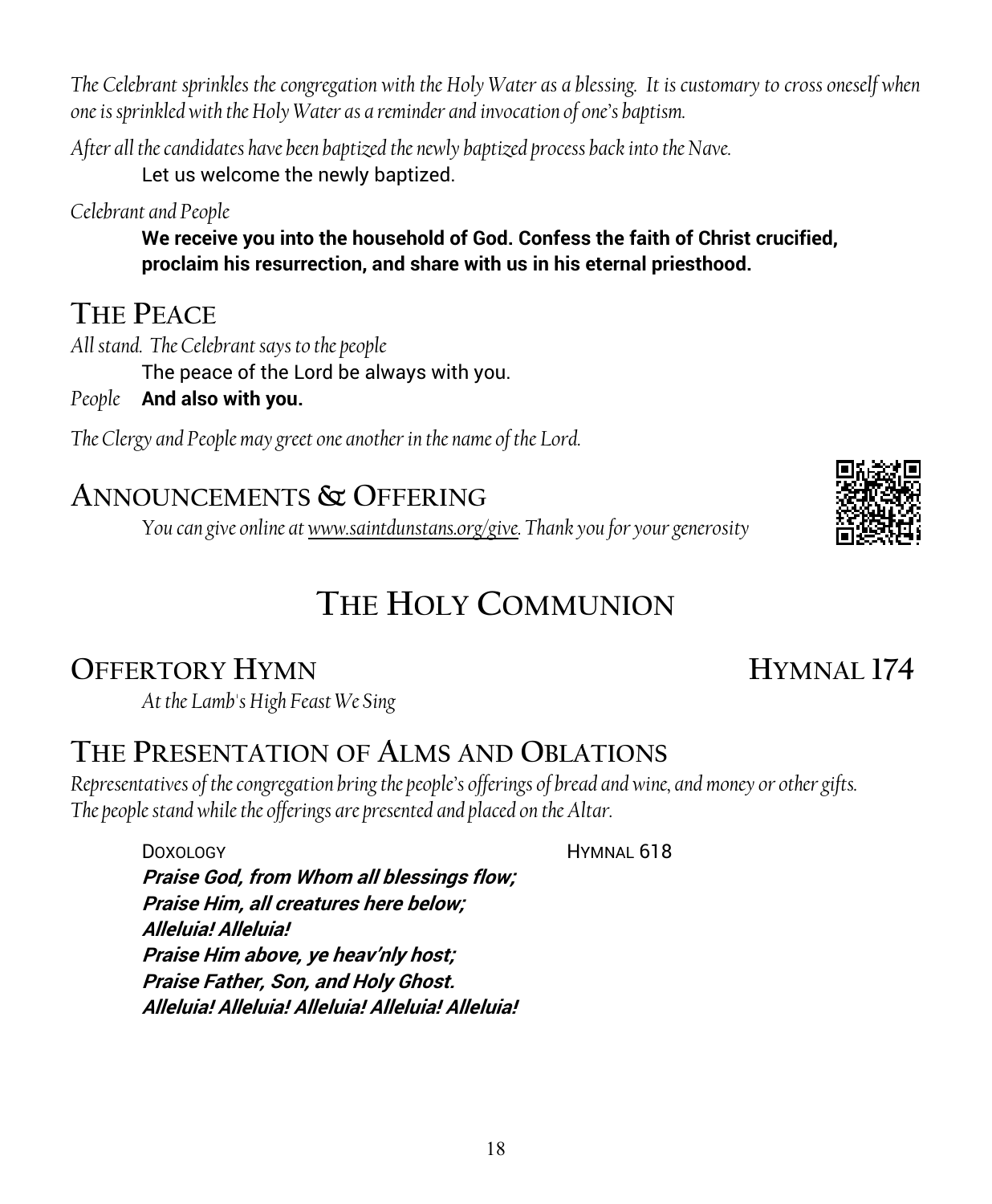## **THE GREAT THANKSGIVING EUCHARISTIC PRAYER D**

*The People remain standing.* 

*Celebrant* The Lord be with you.

*People* **And also with you .**

*Celebrant* Lift up your hearts.

*People* **We lift them to the Lord.**

*Celebrant* Let us give thanks to the Lord our God.

*People* **It is right to give him thanks and praise.**

*Then, facing the Holy Table, the Celebrant proceeds*

It is truly right to glorify you, Father, and to give you thanks; for you alone are God, living and true, dwelling in light inaccessible from before time and for ever. Fountain of life and source of all goodness, you made all things and fill them with your blessing; you created them to rejoice in the splendor of your radiance.

Countless throngs of angels stand before you to serve you night and day; and, beholding the glory of your presence, they offer you unceasing praise. Joining with them, and giving voice to every creature under heaven, we acclaim you, and glorify your Name, as we sing,

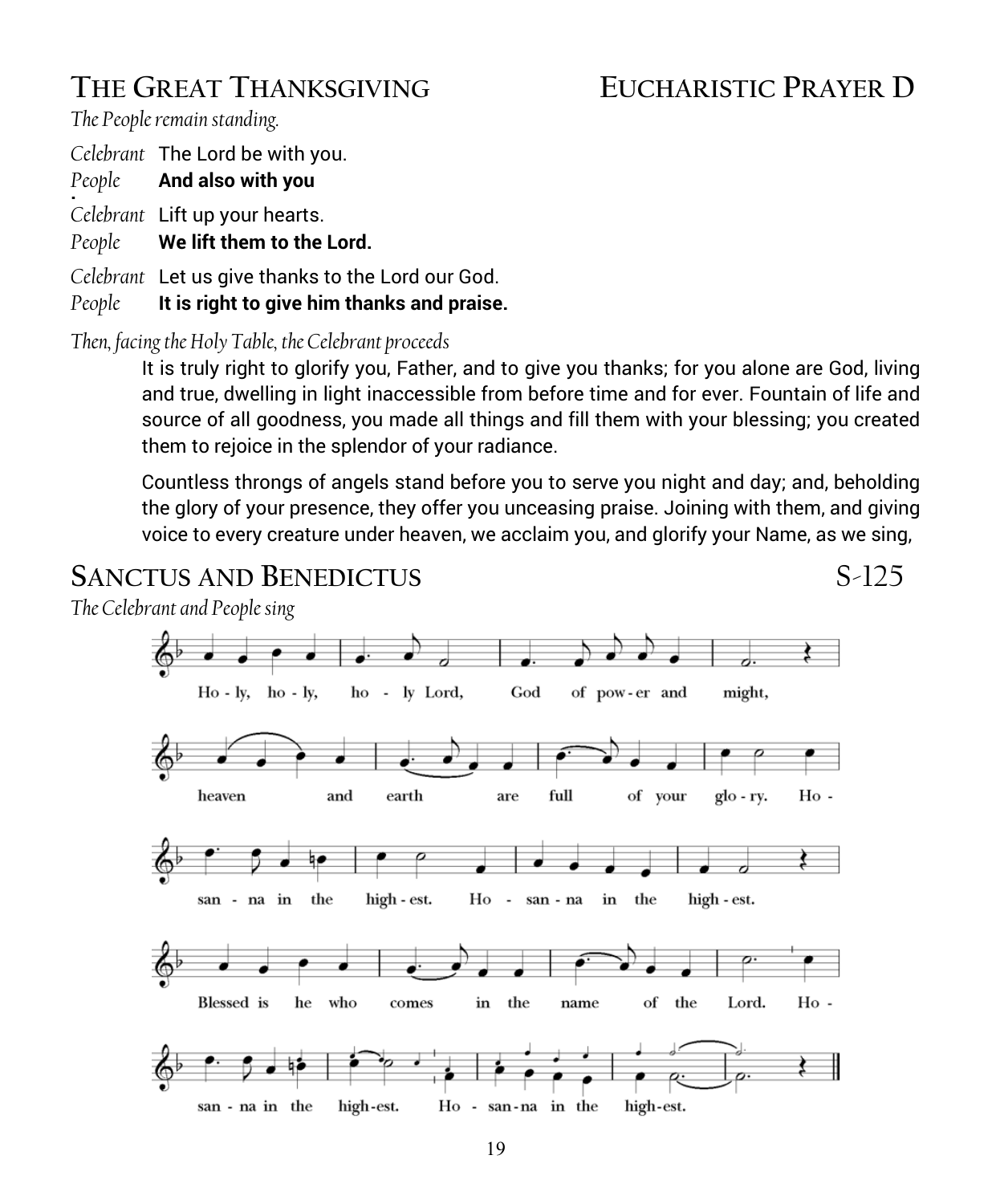#### *Then the Celebrant continues*

We acclaim you, holy Lord, glorious in power. Your mighty works reveal your wisdom and love. You formed us in your own image, giving the whole world into our care, so that, in obedience to you, our Creator, we might rule and serve all your creatures. When our disobedience took us far from you, you did not abandon us to the power of death. In your mercy you came to our help, so that in seeking you we might find you. Again and again you called us into covenant with you, and through the prophets you taught us to hope for salvation.

Father, you loved the world so much that in the fullness of time you sent your only Son to be our Savior. Incarnate by the Holy Spirit, born of the Virgin Mary, he lived as one of us, yet without sin. To the poor he proclaimed the good news of salvation; to prisoners, freedom; to the sorrowful, joy. To fulfill your purpose he gave himself up to death; and, rising from the grave, destroyed death, and made the whole creation new. And, that we might live no longer for ourselves, but for him who died and rose for us, he sent the Holy Spirit, his own first gift for those who believe, to complete his work in the world, and to bring to fulfillment the sanctification of all.

When the hour had come for him to be glorified by you, his heavenly Father, having loved his own who were in the world, he loved them to the end; at supper with them he took bread, and when he had given thanks to you, he broke it, and gave it to his disciples, and said, "Take, eat: This is my Body, which is given for you. Do this for the remembrance of me."

After supper he took the cup of wine; and when he had given thanks, he gave it to them, and said, "Drink this, all of you. This is my Blood of the new Covenant, which is shed for you and for many for the forgiveness of sins. Whenever you drink it, do this for the remembrance of me."

Father, we now celebrate this memorial of our redemption. Recalling Christ's death and his descent among the dead, proclaiming his resurrection and ascension to your right hand, awaiting his coming in glory; and offering to you, from the gifts you have given us, this bread and this cup, we praise you and we bless you.

#### *Celebrant and People say*

**We praise you, we bless you, We give thanks to you, and we pray to you, Lord our God**.

#### *Then the Celebrant continues*

Lord, we pray that in your goodness and mercy your Holy Spirit may descend upon us, and upon these gifts, sanctifying them and showing them to be holy gifts for your holy people, the bread of life and the cup of salvation, the Body and Blood of your Son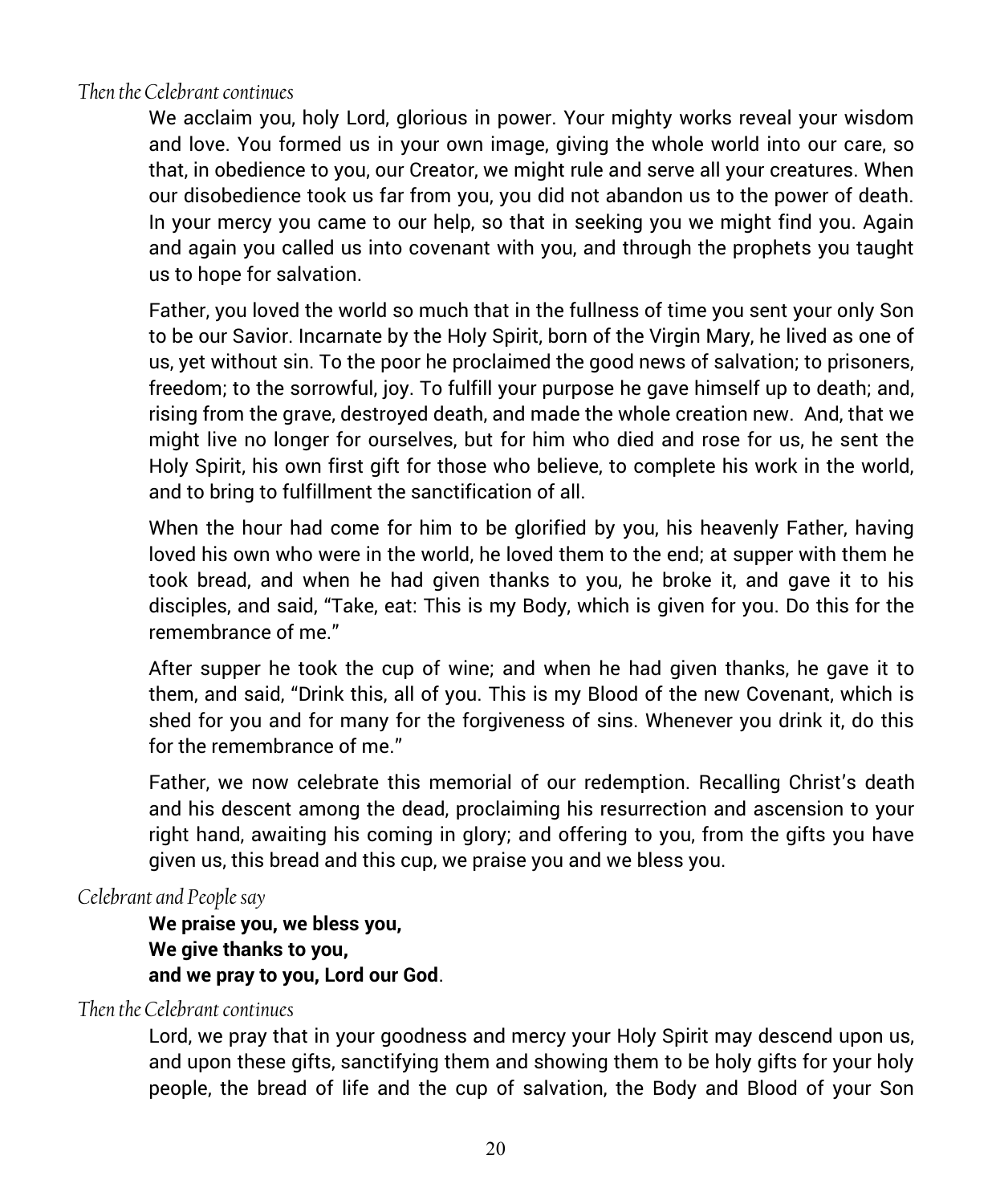Jesus Christ. Grant that all who share this bread and cup may become one body and one spirit, a living sacrifice in Christ, to the praise of your Name. Remember, Lord, your one holy catholic and apostolic Church, redeemed by the blood of your Christ. Reveal its unity, guard its faith, and preserve it in peace.

Remember our bishops, Andrew<sup>+</sup>, Jeff<sup>+</sup>, Kai<sup>+</sup> and Hector<sup>+</sup> and all who minister in your Church. Remember all who have died in the peace of Christ, and those whose faith is known to you alone; bring them into the place of eternal joy and light.

,And grant that we may find our inheritance with the Blessed Virgin Mary, with patriarchs, prophets, apostles, and martyrs, with Blessed Dunstan, and all the saints who have found favor with you in ages past. We praise you in union with them and give you glory through your Son Jesus Christ our Lord. Through Christ, and with Christ, and in Christ, all honor and glory are yours, Almighty God and Father, in the unity of the Holy Spirit, for ever and ever.

## **THE GREAT AMEN**



And now, as our Savior Christ has taught us, we are bold to say,

## **THE LORD'S PRAYER**

*People and Celebrant , kneeling*

**Our Father, who art in heaven, hallowed be thy Name, thy kingdom come, thy will be done, on earth as it is in heaven. Give us this day our daily bread. And forgive us our trespasses, as we forgive those who trespass against us. And lead us not into temptation, but deliver us from evil. For thine is the kingdom, and the power, and the glory,** 

 **for ever and ever. Amen.**

## **THE BREAKING OF THE BREAD**

*The Celebrant breaks the consecrated Bread and a period of silence is kept, then is sung*

*Celebrant* **Christ our Passover is sacrificed for us** *People* Therefore let us keep the feast. Alleluia!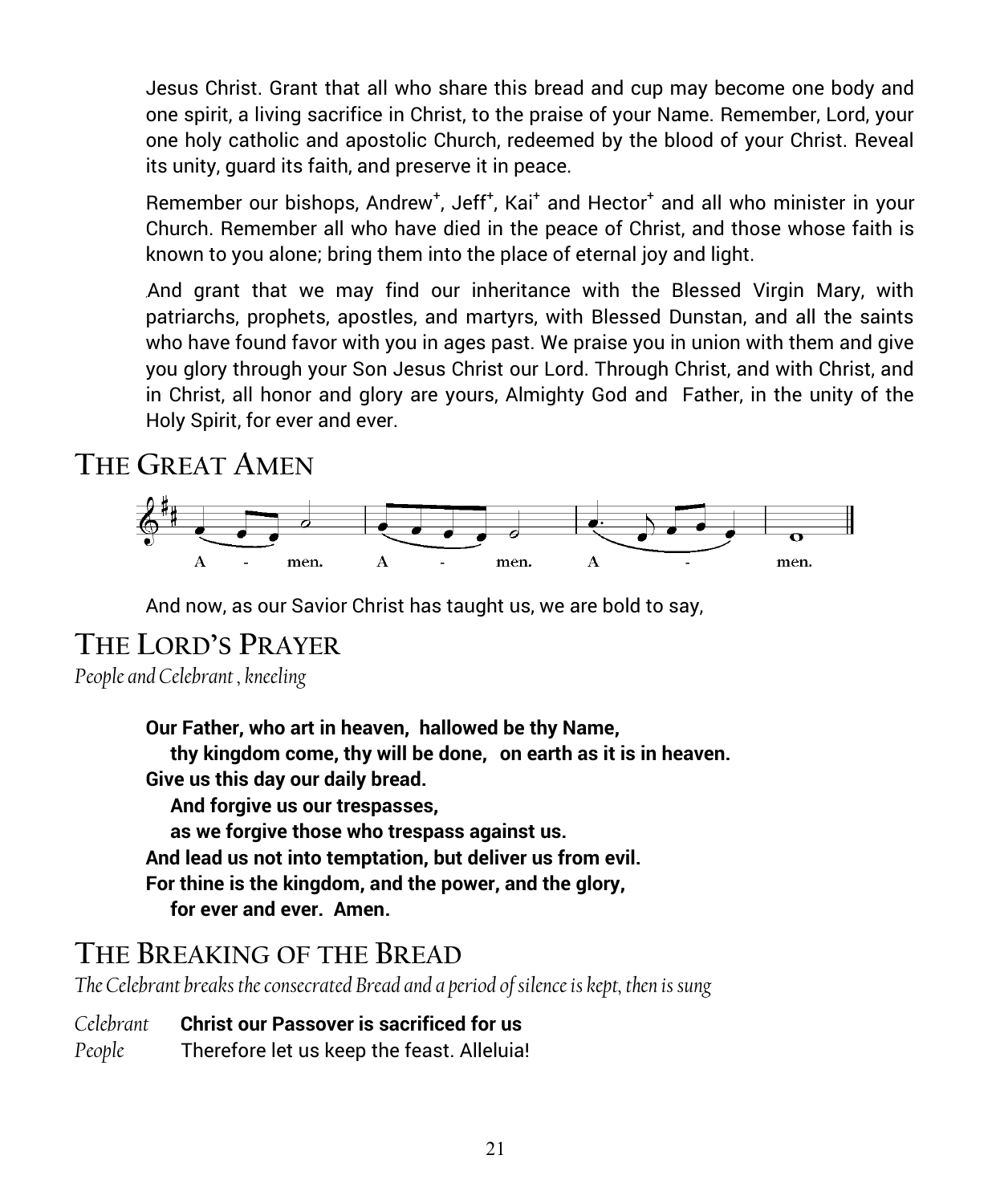*The Celebrant says*

The Gifts of God for the People of God. Take them in remembrance that Christ died for you, and feed on him in your hearts by faith, with thanksgiving.

*All baptized Christians are welcome at the Lord's Table. To receive Holy Communion stand or kneel at the altar rail. Place your hands together (palms upward), receive the host, and carefully dip the host in the chalice before consuming, or drink from the cup. You may also come forward for a blessing by crossing your arms across your chest.*

## **COMMUNION HYMN HYMNAL 305**

*Come risen Lord and deign to be our guest*

### **THE POSTCOMMUNION PRAYER** *kneeling* **BCP, 365**

**Eternal God, heavenly Father, you have graciously accepted us as living members of your Son our Savior Jesus Christ, and you have fed us with spiritual food in the Sacrament of his Body and Blood. Send us now into the world in peace, and grant us strength and courage to love and serve you with gladness and singleness of heart; through Christ our Lord. Amen.**

## **THE EASTER BLESSING**

The God of peace, who brought again from the dead our Lord Jesus Christ, the great Shepherd of the sheep, through the blood of the everlasting covenant, make you perfect in every good work to do his will, working in you that which is well-pleasing in his sight; and the blessing of God Almighty, the Father, the Son, and the Holy Spirit, be among you, and remain with you always. **Amen.**

## **THE DISMISSAL** *All stand.*

*The People respond* **Thanks be to God. Alleluia, Alleluia.**

### **PROCESSION TO SERVE HYMNAL 210**

*The Day of Resurrection*

## **POSTLUDE**

*Fugue in C Major Buxtehude*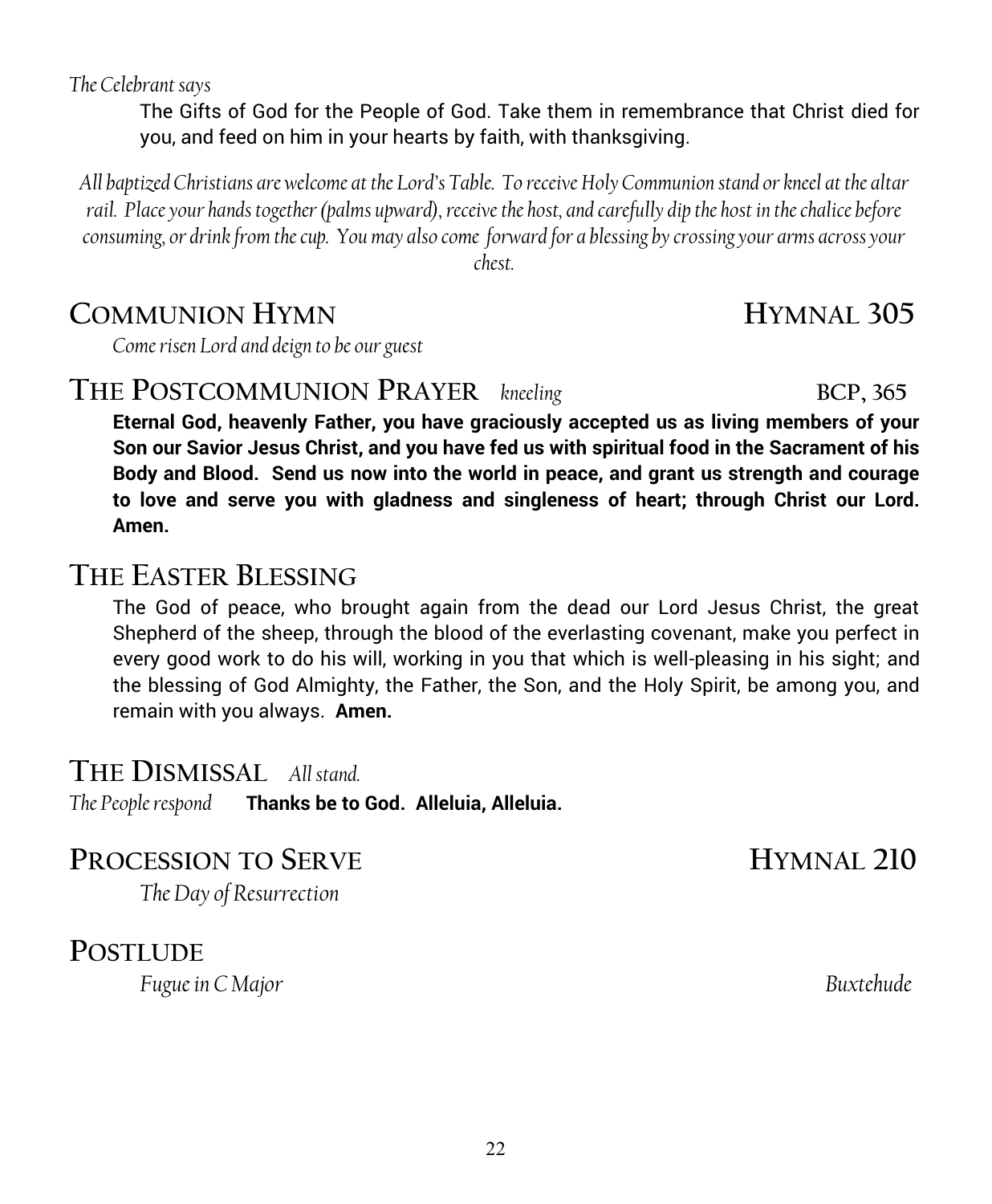Easter Celebrations Offering

#### **In Thanksgiving For: Given By:**

Our Family **Contract Contract Contract Contract Contract Contract Contract Contract Contract Contract Contract Contract Contract Contract Contract Contract Contract Contract Contract Contract Contract Contract Contract Con** Our Families & Our Blessings The Court of Brooks & Kevin Mcllvain Easter Music **The Rev. Portia Sweet** Auld Lang Sein **Anonymous** Anonymous All the Blessings of our Extended, Blended Family Juliet & Dick Moynihan My Family **Jennifer Chachere** Our Family **Dick & Elsie Deming** Our Beautiful Granddaughters Mike & Pam Stewart Our Children & Their Families Cathi & Del Wisler My Husband John and Sons Joshua & Judah Jennifer Foudy My Mother & Brother Joan & Robert Lewis Tennifer Lewis Foudy Easter Flowers **Gaster** Flowers **Jackie Moore** St. Dunstan's Family, Friends, Clergy, & Staff Rick & Sherri Lowe Our Family & Friends Bob & Martha Smith Beloved Children & Grandchildren and Betsy Sullivan

#### In Memory Of: Given By:

Gary A. Buelow **Judith Buelow** Jerry Vlasak, Tom & Bernice Stetson Frances Stetson Roman Dario Vasquez The Orellana Family David Riley, Suzi & Tim Champion Pat Riley Jack Babcock & Sandy Ferguson Bonnie & Steve Ferguson Hugh Johnson & Frank Mahr Jim & Elaine Mahr John Crowell, Janet Moynihan, Becky & Carl Miller, David Miller, Bertha & Paul Moynihan Juliet & Dick Moynihan Walt Boyle Vada Boyle Frank Fiore **Frank Fiore Helen Fiore Helen Fiore Helen** Fiore Sarita Gearhart Anonymous Jim & Dorothy Elliott, Clarence & Rosemary Bickerstaff Kathie & Tom Elliott Mark & Arlette Dyott Amy & Michael Dyott Robert David Lewis Tennifer Lewis Foudy Toni Liebert Tom Liebert George & Lil Risien Flint Risien Katherine Avery Senter Vincent Senter B. J. Rodnok Anonymous Kathie & Bruce Blinn Connie Alexander Our Loving Parents, Sean Richard Lowe Rick & Sherri Lowe Ted Feher Nancy Feher Charles Ash Sr. Janet Ash & Family My Parents & Sister Betsy Rodnok

- 
-